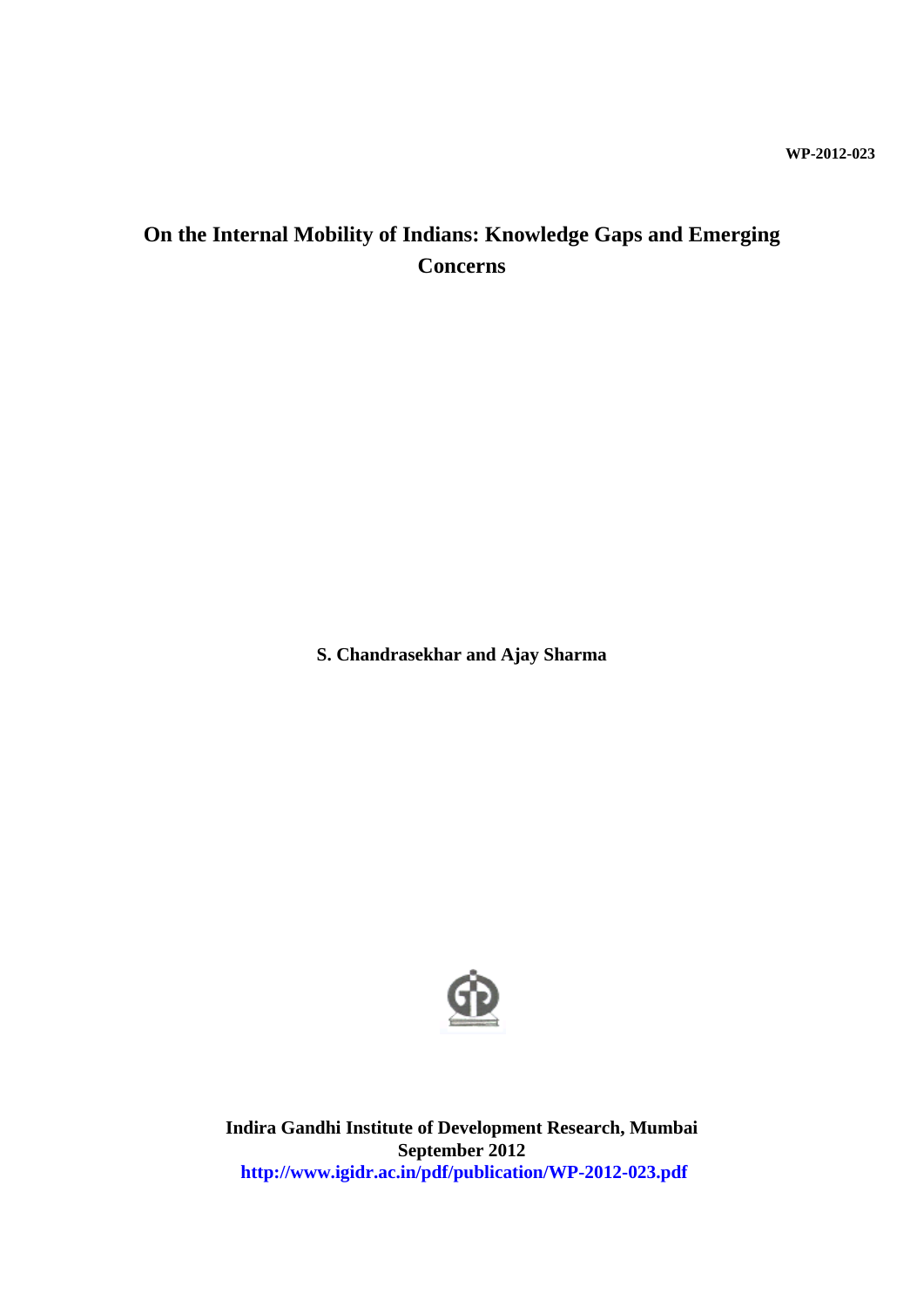# **On the Internal Mobility of Indians: Knowledge Gaps and Emerging Concerns**

**S. Chandrasekhar and Ajay Sharma Indira Gandhi Institute of Development Research (IGIDR) General Arun Kumar Vaidya Marg Goregaon (E), Mumbai- 400065, INDIA Email (corresponding author):** chandra@igidr.ac.in

#### **Abstract**

*This paper identifies key knowledge gaps on the issue of migration and commuting workers in India. First, we need to understand how the sources of income of rural households in India have changed over time. We need to be able to quantify the importance of remittances by migrants and economic contributions of commuting workers as a source of income. Second, we need to understand why estimates of various types of migration flows, in particular short migration flows, captured by official data are at variance with localized studies. It is important to identify and plug the source of this disconnect. Third, we do not fully understand the extent to which rural-urban migration contributes to the phenomenon of urbanization of poverty. And finally, given the concern over exclusionary urbanization we need to understand the legal and structural impediments to migration.*

#### **Keywords: Internal Migration, Commuting by Workers, Exclusionary Urbanisation**

**JEL Code: O15, J0**

#### **Acknowledgements:**

We are grateful to Vikas Chitre and K L Krishna for useful comments on an earlier draft of this paper. This paper is written as part of the "Strengthen and Harmonize Research and Action on Migration in the Indian Context" SHRAMIC, an initiative by Sir Dorabji Tata Trust and Allied Trusts (SDTT &AT). SHRAMIC is anchored by IGIDR and is in collaboration with CPR, NIUA, IRIS-KF and the Tata Trust's Migration Program Partners.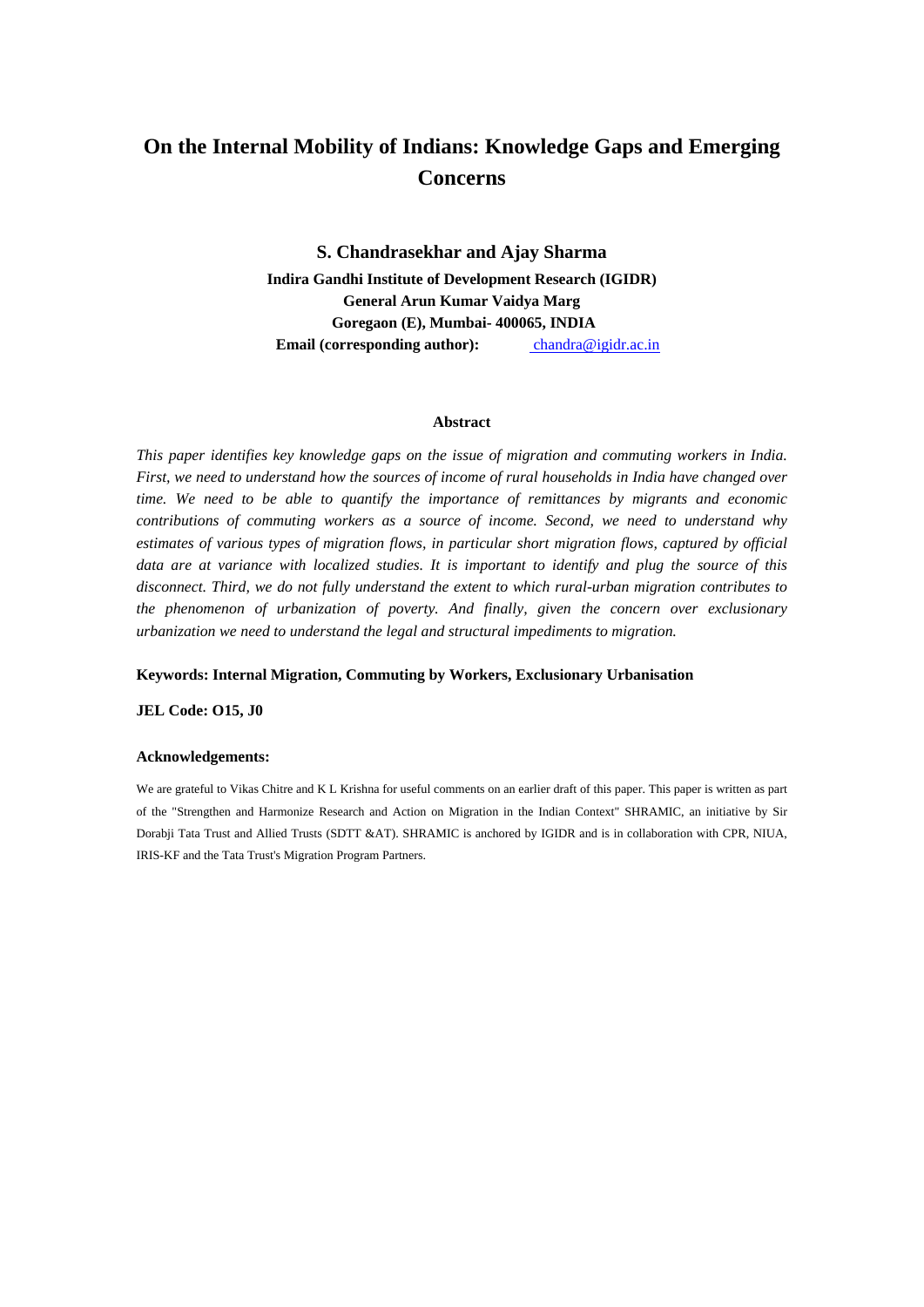# **On the Internal Mobility of Indians: Knowledge Gaps and Emerging Concerns**

## **Introduction:**

Jan Breman, who studied the transition in the rural economy of southern Gujarat over a span of 30 years, not only documented the changing importance of non-agricultural activities in rural India, but also highlighted the mobility of workers in search of work. He finds that on account of slow growth and stagnation in job creation in agriculture, rural workers are moving towards urban economy. Much of what he talked about in his book - seasonal migrants and foot loose labour (workers commuting daily for work) - has become extremely relevant today in the context of understanding mobility of India's workforce (Breman 1996). In the recent past, these issues have also received their fair share of column inches in the newspapers. Veteran journalist P Sainath, in his columns<sup>1</sup>, has described the trip from Mahbubnagar in Andhra Pradesh to Mumbai. He mentions that in 1993 there was one bus every week. Ten years later, not including the private bus services, there were as many as 42 to 45 buses a week. The increase in the bus service was to keep pace with the increase in number of individuals migrating to Pune and Mumbai in search of improved livelihoods. Sainath also writes that, since 2008, the Mahatma Gandhi National Rural Employment Guarantee Scheme (MGNREGS) had a salutary effect and people found work in their villages. The proof of the pudding being that the number of buses from Mahbubnagar to Mumbai declined to 28 per week. Migration stream from Uttar Pradesh and Bihar to Haryana and Punjab, which used to be very high at one time, has reduced in the past few years because of the cumulative effect of MGNREGS and also the development observed in the origin states.

It is also true that the seasonality in availability of jobs means that, in addition to migration, workers seek opportunities on a daily basis and commute to where jobs are available. Breman too did shed light on this phenomenon in his book. Data from official sources indicate that in 2009-10, a total number

<sup>1</sup> P Sainath (2003) The Bus to Mumbai, The Hindu, June 1, 2003 <http://www.hindu.com/mag/2003/06/01/stories/2003060100520100.htm> P Sainath (2008) NREGA hits buses to Mumbai, The Hindu, May 31, 2008 <http://www.hindu.com/2008/05/31/stories/2008053154170900.htm>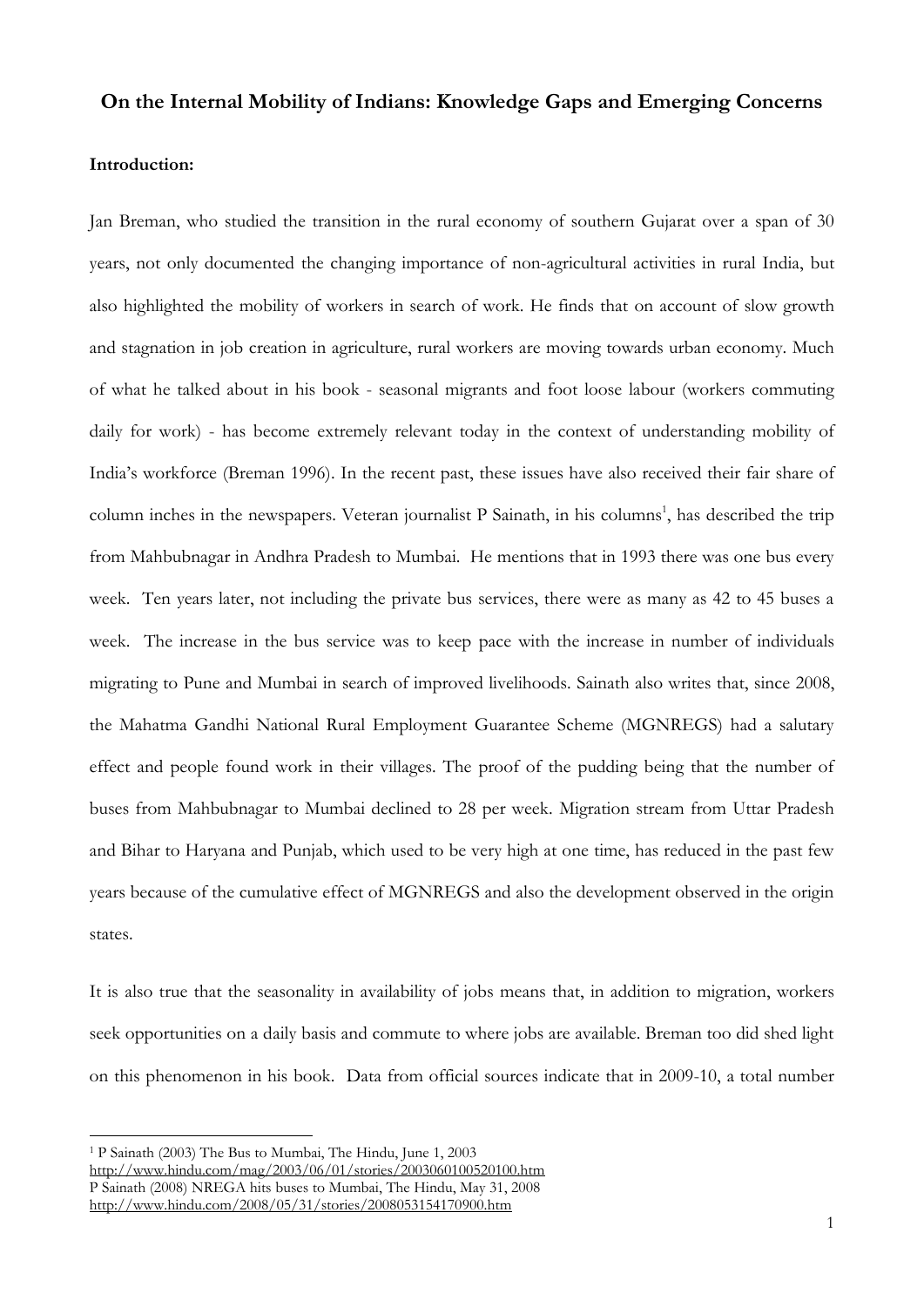of 8.05 million workers not engaged in agriculture commuted from rural to urban areas for work, while 4.37 million workers not engaged in agriculture commuted from urban to rural areas for work. In additional there are 5.03 million rural and 7.17 million urban residents without a fixed place of work (Chandrasekhar 2011).

The long and short of it is that there are large numbers of Indians, in particular workers, who are mobile. The Indian Railways have had to provide for the increase in demand from the migrant and commuter population. In 2011, the Northern Railways alone ran 74 trips of special trains to clear the rush of passengers travelling on account of the Chhat festival. In 2012, the Southern Railways ran special trains during Pongal to cater to increase in the number of passengers. The Western Railways is yet to meet the long standing demand of commuters to have local trains run from Churchgate in Mumbai to Dahanu which is 125 kilometers away. Presently, the local trains run till Virar and the commuters have to wait considerable time for the connecting train to Dahanu.

Anecdotal evidence and case studies apart, there are many aspects of the phenomenon of mobile workers that we are yet to come to grips with. We can ill-afford not to have a comprehensive understanding of this phenomenon. This article focuses on the different forms of mobility, provides estimates of the same based on data from official sources, identifies data and knowledge gaps and then proceeds to highlight emerging concerns in the context of India's mobile population.

## **Defining Mobility and Extent of Mobility:**

There are two aspects of mobility: migration and commuting. Migration by itself is of various types – temporary, permanent, return, and short term (See Box 1). In addition there is distress migration, a phenomenon that is not captured in the official data sets and hence not well understood. In the context of this paper, we define commuting as one where the place of work (rural, urban, no fixed place) differs from the usual place of residence (rural, urban). We first discuss the issue of migration and then move onto the issue of commuting.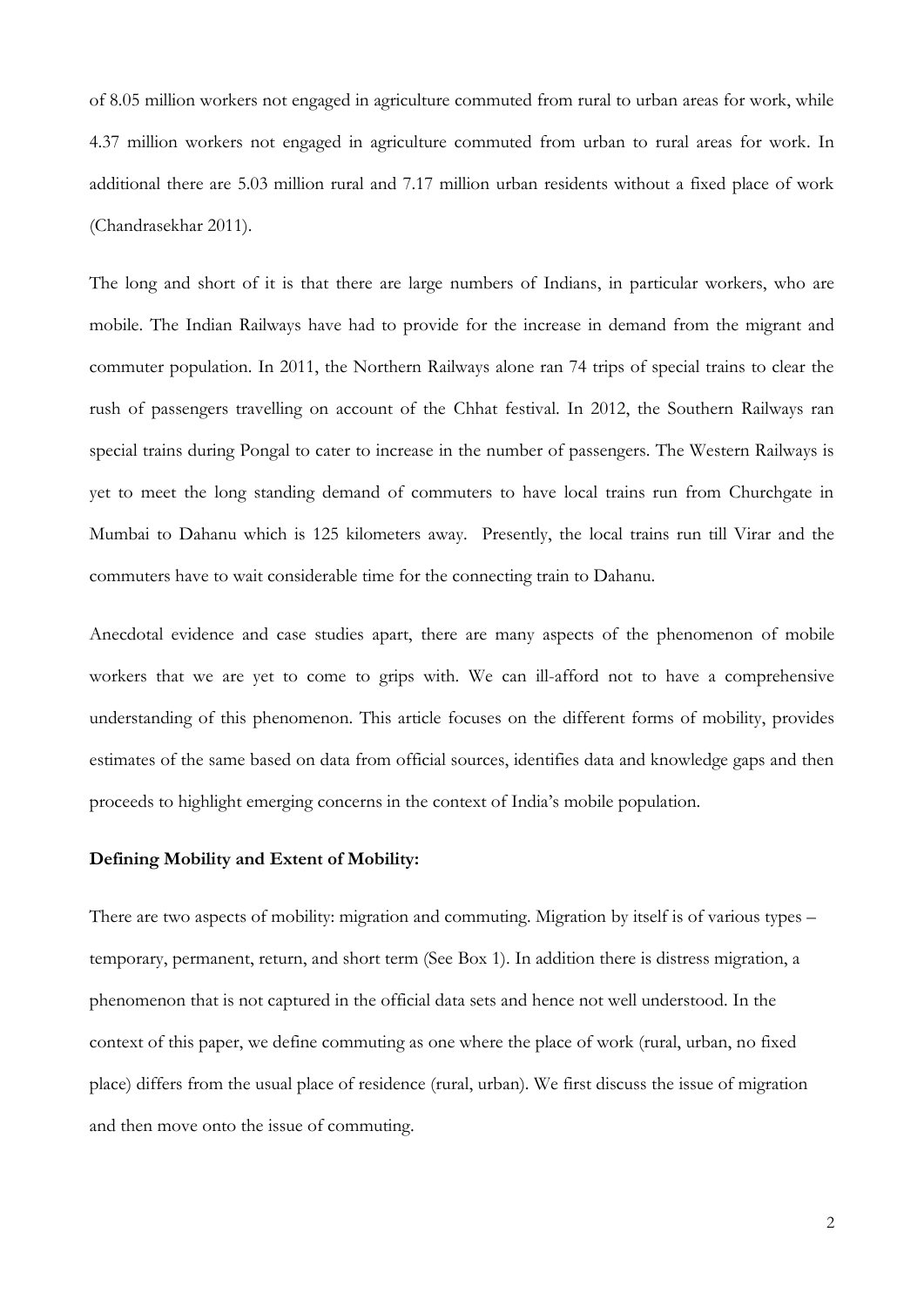There are two sources of data on migration: Census of India and surveys of National Sample Survey Organisation (NSSO). Since information from Census of India 2001 is dated we provide estimates based on NSSO's survey on employment & unemployment and migration conducted over July 2007- June 2008<sup>2</sup>. Further, information on short term migrants and return migrants is not available as part of Census of India data. The kind of information available in the two data sets is different (See Box 1).

## -Box 1 Here-

Migration can be in context of the entire household or specific individuals. Recognizing this distinction, NSSO in its surveys seeks details on the following: whether the household migrated to the village/town of enumeration during the last 365 days, whether any former member of the household migrated out any time in the past (out migrants who are not currently members of the household), and migration particulars of household members.

A total of 2.07 million households residing in rural areas and 2.11 million households residing in urban areas reported having moved to their current residence location in the 365 days preceding NSSO's survey in 2007-08. These households constitute 1.3 percent and 3.3 percent of rural and urban households respectively.

Considering all households, we find that among rural and urban households, 95.4 million and 21 million individuals have respectively migrated out any time in the past. These out migrants are not currently members of the households who were surveyed. Among rural (urban) households with outmigrants 36.5 (24) percent of households report receiving remittances. The average remittance received by a rural household with an out-migrant is Rs 20,700 per year and average remittance received by a urban household with an out-migrant is Rs 43,600 per year. This information by itself is not very useful when we want to understand the issue of diversification of sources of income. Davis et. al (2007) find that in Asia, the proportion of rural households classified as migration/transfers-oriented varies from

<sup>2</sup> NSSO integrated the collection of migration data with the quinquennial survey on employment and unemployment. Before the 65th round survey conducted in 2007-2008, migration particulars were collected as part of 38th round (January 1983-December 1983), 43rd round (July 1987-June 1988), 55th round (July 1999-June 2000). The 49th round collected information on housing condition and migration in India.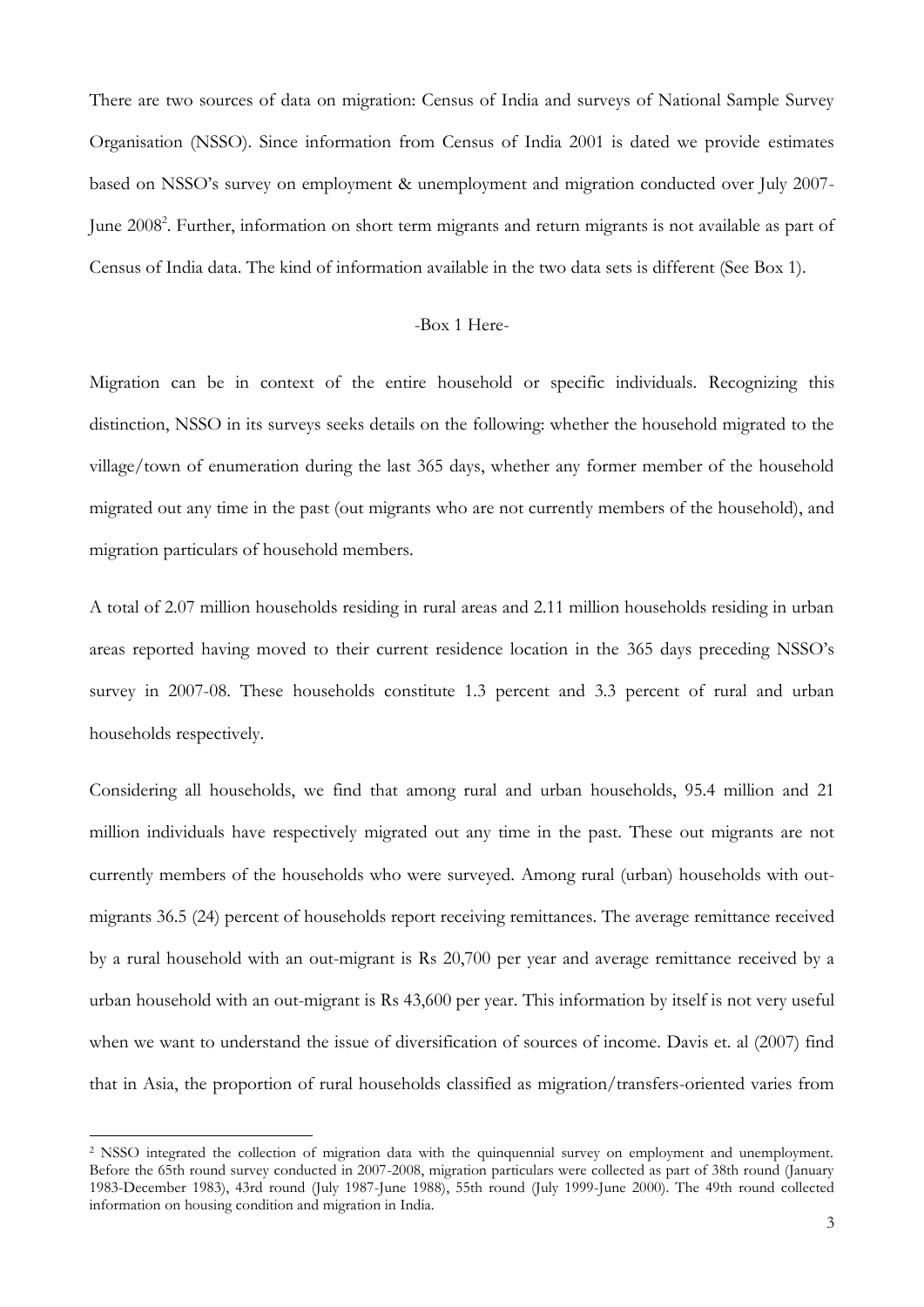1.2 percent in Vietnam to 11.5 percent in Indonesia. In Latin America, it varies from 0.9 percent in Nicaragua to 5.9 percent in Guatemala; and in Africa it varies from 1 percent in Nigeria to 3.4 percent in Ghana<sup>3</sup>. These figures show that the proportion of migration or transfers oriented households is still not sizable. Our lack of understanding of sources of income of household is in our opinion an emerging concerns and a knowledge gap.

Whether a member of the households is considered as a migrant or not is inferred based on the response to a question on whether place of enumeration differs from last usual place of residence. A migrant is an individual whose place of enumeration is different from the last usual place of residence. Overall, in 2007-08, 26.1 percent of rural residents and 35.4 percent of urban residents could be classified as migrants. There are over 193 million migrants in rural and 94 million migrants in urban areas (Table 1). Given that women moving on account of marriage are considered as migrants it is not surprising that they account for bulk of the migrants in India.

### -Table 1 Here-

A total of 12.5 million rural residents and 1 million urban residents can be classified as short term migrants. The interesting point to note is that short term migrants are overwhelmingly men and this is because men are relatively more mobile than women in search of work. The estimate of short term migrants has been contested by some commentators and researchers. For instance, Deshingkar and Akter (2009) put out an estimate of 100 million short term migrants. They arrive at this number by adding the number of child workers (estimates by International Center on Child Labor and Education to be roughly 25-30 million where as census 2001 states this figure to be around 12 million), workers employed in brick kiln industry (10 million), textile industry (35 million), and construction industry (30 million). The way this number is arrived at, does not seem to be very realistic and need to be reconsidered, given that not all these workers can be migrants. But still the numbers estimated from

<sup>3</sup> They proposed a typology of rural households based on the sources of a household's income: farm-oriented (more than 75% of total income from farm production); farm, market-oriented (more than 50% of agricultural production sold on market); farm, subsistence  $\ll$  = 50% of agricultural production sold on market); labor-oriented household (more than 75% of total income from wage or nonfarm self employment); migration/transfers-oriented household (more than 75% of total income from transfers/other non-labor sources); and diversified households.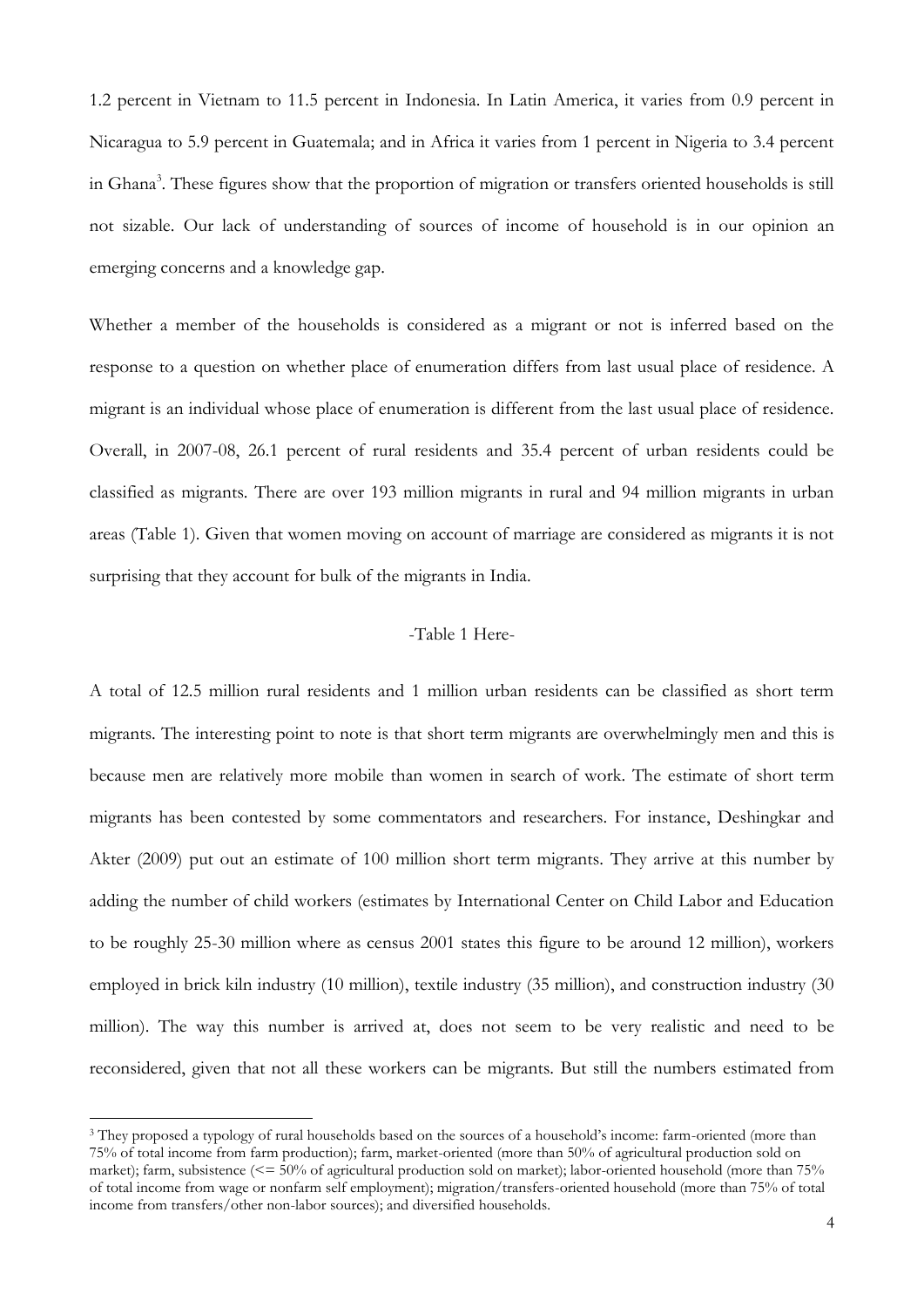NSSO surveys does seem to be very low. The issue of under count of short term migrants we identify as an emerging concern and a knowledge gap.

The phenomenon of return migration is sizable. Return migrants are those who report their present place of enumeration as their usual place of residence any time in the past. In the rural and urban areas, there are a total of 23.2 million and 10.2 million return migrants. There is a valid perception that return migration is on the rise. There are newspapers reports indicating that over 50,000 workers in Surat, Gujarat working in the textile and diamond industry have returned to their homes in Ganjam, Orissa on account of a variety of reasons including dispute over wages. The fact that employment related reasons is an important driver of return migration is also evident from the NSSO data. Of course there is anecdotal evidence to suggest that discrimination at the destination may force migrants to return to their origin place. The large size of return migration calls for a careful analysis of this phenomenon in order to get a clearer picture.

When feasible, an alternative to moving permanently i.e. to migrate, is to commute long distances to work. This is particularly so in the current context where the seasonality in availability of jobs and anemic growth in nonfarm employment has meant that workers seek opportunities on a daily basis and commute to where jobs are available. Sainath has written about the hundreds of women in Gondia district of Maharashtra "who spend just four hours a day at home and travel over 1,000 km each week (by train) — to earn Rs.30 daily"<sup>4</sup>. In the context of workers engaged in non-agricultural activities and commuting across rural-urban boundaries on a daily basis, Mohanan (2008) writes, " ... movement of rural workers to urban areas is somewhat reinforced by the daily picture of overcrowded trains and buses bringing people to the cities and towns from the surrounding areas, sometimes called the floating population" (p $61$ ).

Estimates of commuting workforce, are available from NSSO's survey on employment and unemployment  $(66<sup>th</sup>$  round, 2009-10), which has a question on location of workplace (rural, urban and

<sup>4</sup> P Sainath (2007) It's been a hard day's night, The Hindu, Jan 24, 2007

Accessed:<http://www.hindu.com/2007/01/24/stories/2007012404621300.htm>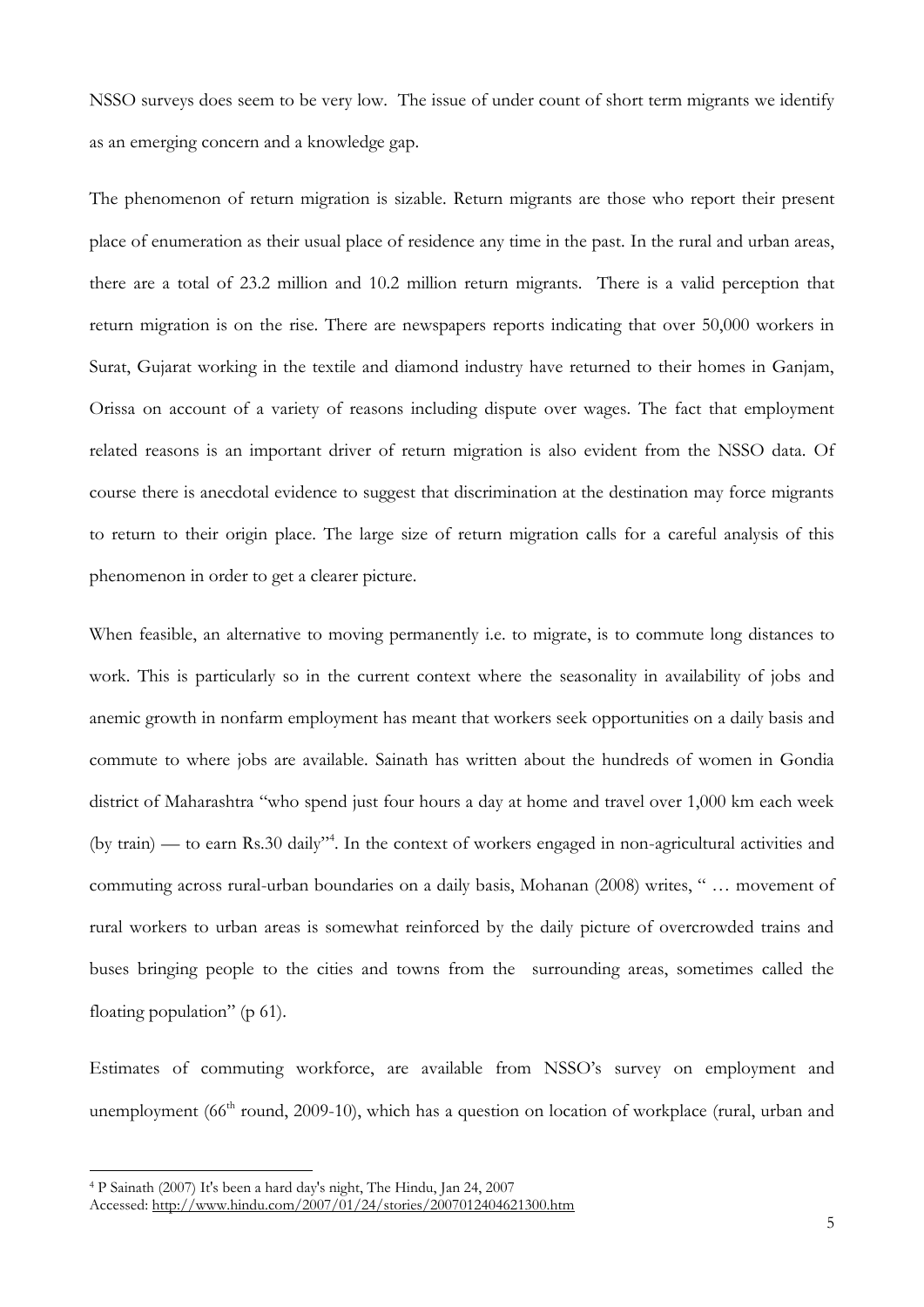no fixed place) for all workers engaged in non-agricultural activities. The size of workers residing in rural areas but working in urban areas is 8.05 million, accounting for 8.16 percent of rural workforce engaged in non-agriculture; whereas urban residents working in rural areas are 4.37 million constituting 4.94 percent of urban workforce. It should be noted that 5.03 million rural residents and 7.17 million urban residents report not having any fixed work place<sup>5</sup> (Table 2). So, we have a total of 24 million workers, who commute on a daily basis across rural and urban boundary for employment purpose. Of course, these numbers do not reflect the distance travelled by the commuting worker.

#### -Table 2 Here-

Typically, the size of the rural (urban) workforce is set equal to the number of workers living in rural (urban) areas. Mohanan (2008) and Chandrasekhar (2011) have argued the need for adjusting the size of rural and urban workforce to reflect the commuting workers. If one were to ignore the workers with no fixed place of work, then for the year 2009-10, the urban workforce needs to be adjusted upwards by 3.68 million (8.05 million rural-urban commuters less 4.37 million urban rural commuters) and the rural workforce will have to be adjusted downwards by a similar magnitude.

Chandrasekhar (2011) points out that a disaggregation of the number of commuter workers by state reveals patterns that fit popular perceptions. The states adjoining the National Capital Territory of Delhi, i.e, Punjab, Haryana, Rajasthan, Uttar Pradesh have a large number of rural residents reporting working in urban areas. The National Sample Survey regions adjoining Delhi from these four states have a sizeable number of workers reporting living in rural but working in urban areas. These four states account for nearly 35 percent of the workers (all-India) living in rural areas but working in urban areas. The data does suggest interesting commuting dynamics (rural-urban and urban-rural) in these four states and this need to be explored in detail in the future. The four southern states – Andhra Pradesh, Karnataka, Kerala and Tamil Nadu – account for nearly 25 percent of such workers, while

<sup>5</sup> These numbers have been calculated using unit level data from NSSO's 66th round (2009-10) survey on Employment and Unemployment. The survey provides information on commuting by workers engaged in non agricultural activities (National Industrial Classification divisions 02-99 and industry groups 012, 013, 014). Information is available on location of residence (urban, rural) and location of workplace (rural, urban, no fixed location). Even though, we know the district and state of residence location of workers, information on district and state of work location is not available.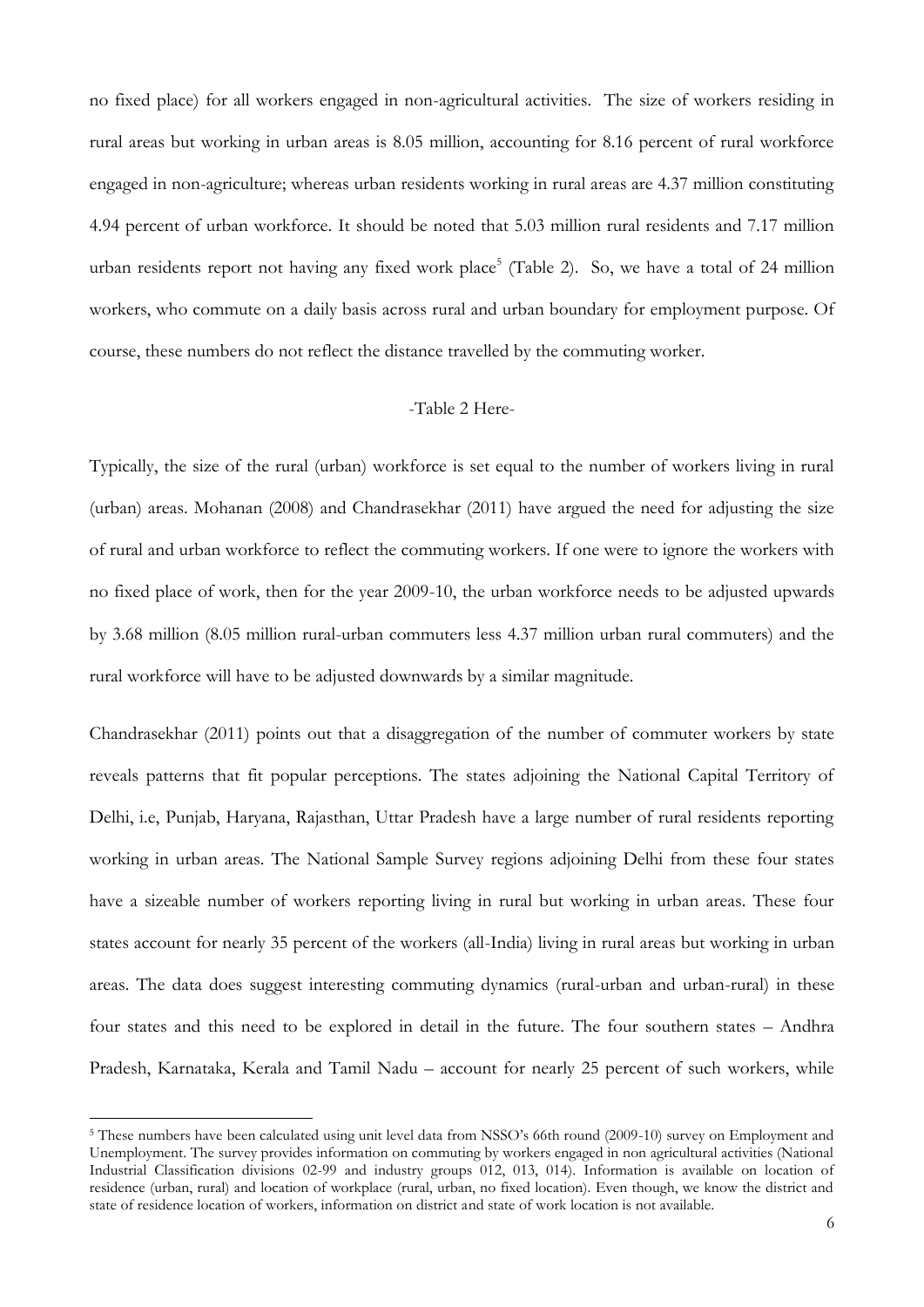Maharashtra and Gujarat account for 11 percent of workers living in rural, but working in urban areas. These averages are not surprising since these states not only have higher level of urban population, but also sizeable urban centres that would attract the commuter worker. Individuals might be inclined to live in rural areas to take advantage of lower cost of living, in particular housing. The four southern states account for 27 percent of urban residents working in rural areas, while the share of Maharashtra and Gujarat is 16 percent. Thus, the movement of workers across the rural-urban or urban-rural corridor is in the urbanized states of India or where large urban centres act as magnets.

Which sectors are the commuting workers employed in? Around 60 percent of commuting workers are concentrated in three industries- manufacturing, construction and wholesale and retail trade, repair. Among rural residents working in urban areas, construction has highest share (31 percent) of workers, whereas 28 percent urban residents work in wholesale, retail and repair industry in rural areas. The fact that there are not enough jobs in manufacturing is evident from the large share of construction industry.

Coming back to the estimates of the commuting workforce, using the NSSO data, we can differentiate the workers in terms of rural to urban and urban to rural streams, as well as workers with no fixed location. This ignores the urban to urban and rural to rural stream of commuters, who also constitutes a large share of commuting workforce. The limitation of the NSSO surveys which only collect information on workplace (rural, urban and no fixed place) leads to lack of a discourse on these streams. If information on these commuting streams were collected the size of commuting workforce is likely to be higher than the estimates of 24 million.

### **To Migrate or to Commute**

Migration and commuting are both aspects of mobility. The question is which of these two aspects is likely to become more prominent in this decade. This question is important given the perception that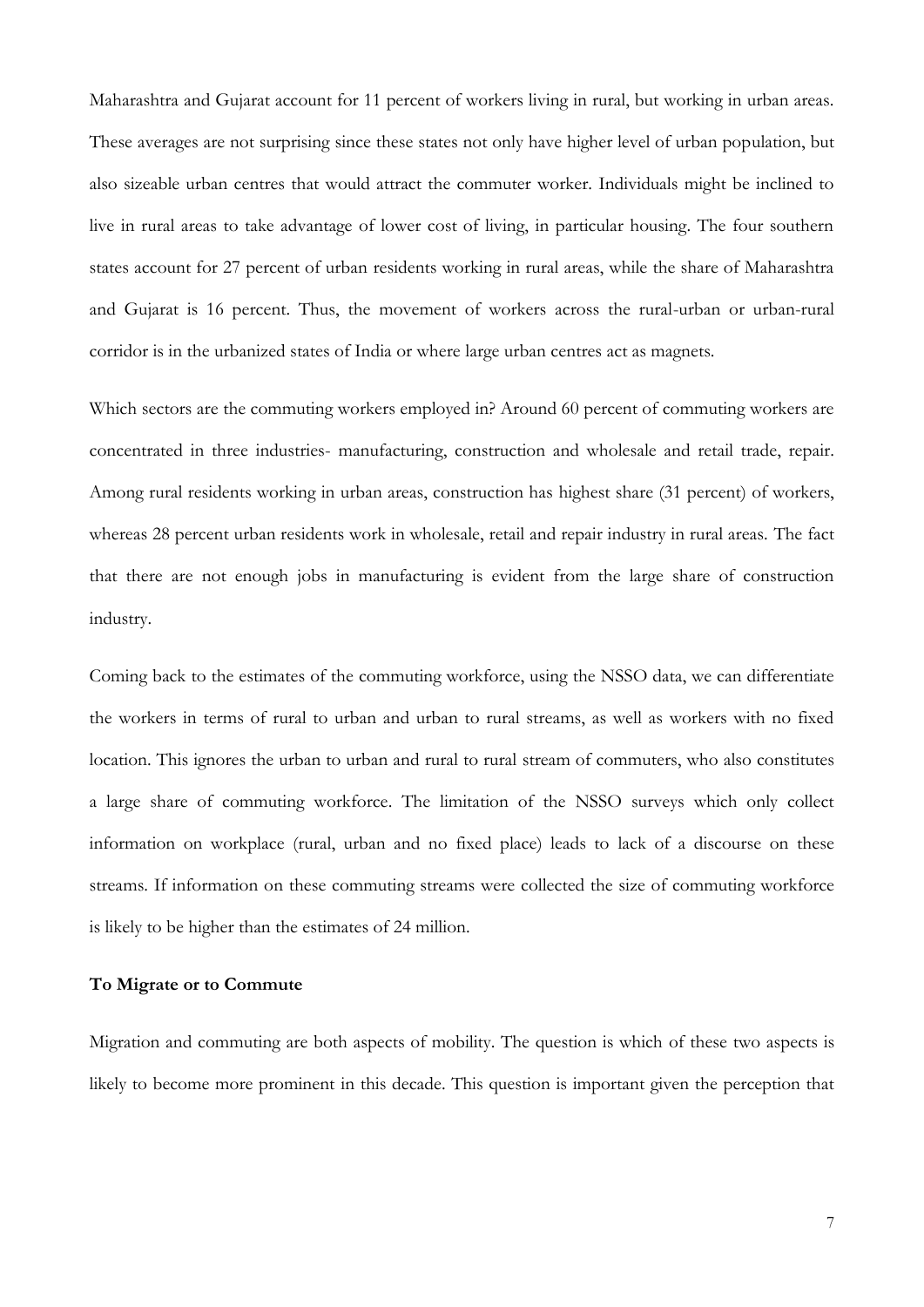India's cities are unwelcoming for migrants. India's Vice President Mohammad Hamid Ansari surely thinks so. Delivering the Yusuf Meherally Memorial Lecture 2011<sup>6</sup>, Vice President Ansari said,

*"Our urban spaces and governance mechanisms have become the theatres for political conflicts and economic struggles. "Exclusionary" urbanization is benefitting certain social groups to the detriment of others, and directing resources to large metropolises depriving small and medium towns of funds needed for infrastructure and essential services."*

Exclusionary urbanization can be defined as the forced or market driven deprivation of a part of urban residents from basic urban amenities such as clean water, affordable housing, sanitation, sewage facility as well as legal citizenship in the cities and large urban settlements. Urban exclusion has been documented in the context of Brazil and China (Feler and Henderson 2011, Cai, 2006).

Five indicators – one anecdotal and other four based on official data - suggest that the phenomenon of exclusionary urbanization is evident in India.

There has been extensive media coverage on the discrimination against migrants. The provocative statements made by certain politicians against migrants living in Mumbai are a cause for concern. This goes against the spirit of Article 15 of Constitution of India which prohibits discrimination on any grounds. The rights of migrant workers are on paper protected under labour laws including the "Inter-State Migrant Workers (Regulation of Employment and Conditions of Service) Act, 1979". Two core parts of this act focus on the role of contractors in the employment of migrant workers and the minimum benefits that should be ensured to the migrant workers. The contractor is required to keep a record of the following: the name and place of the establishment wherein the workman is employed; the period of employment; the proposed rates and modes of payment of wages; the displacement allowance payable; the return fare payable to the workman on the expiry of the period of his employment and in such contingencies as may be prescribed and in such other contingencies as may be

<sup>6</sup> <http://vicepresidentofindia.nic.in/content.asp?id=346>

<sup>7</sup> In addition they are covered under many laws including: Minimum Wages Act, 1948; Contract Labour (Regulation and Abolition) Act, 1970; Equal Remuneration Act, 1976; The Building & Other Construction Workers (Regulation of Employment and Conditions of Service) Act, 1996; The Building & Other Construction Workers' Welfare Cess Act, 1996; Workmen's Compensation Act, 1923; Payment of Wages Act, 1936; Child Labour (Prohibition & Regulation) Act, 1986; Bonded Labour Act, 1976.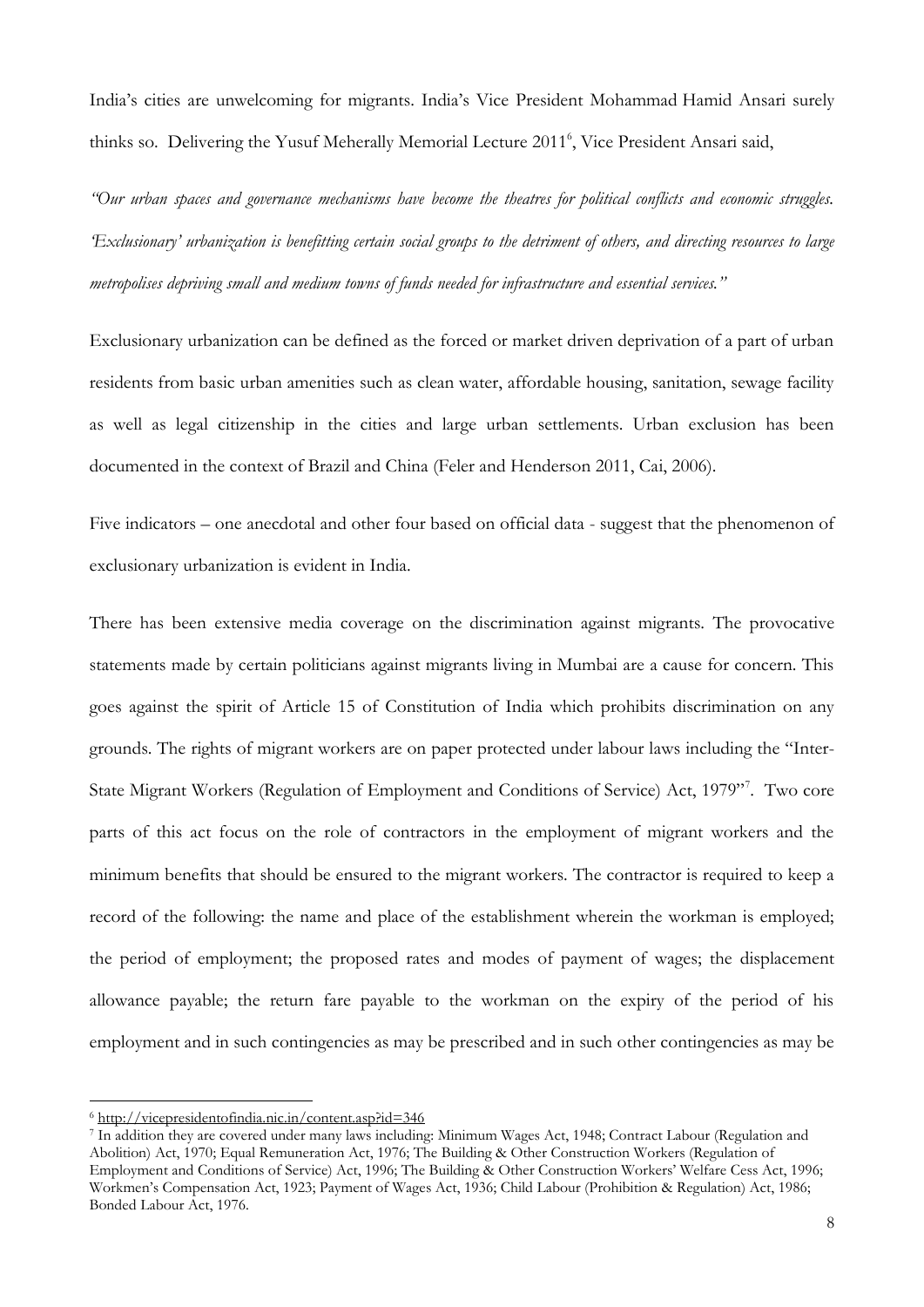specified in the contract of employment; deductions made; and such other particulars as may be prescribed. The contractor is also required to furnish details in respect of every inter-state migrant workman who ceases to be employed. The law also specifies the wages, welfare and other facilities to be provided to the inter-state migrant worker. Are migrant workers aware of the responsibilities of the contractor and do they receive a passbook with all the necessary information? Does the contractor fulfill the requirements as required under the law? There is valid skepticism over whether migrant workers actually receive their entitlements. Newspapers not only routinely report discrimination against migrant workers but also the increasing number of wage disputes.

Viewed along certain dimensions life in the cities is deteriorating for new comers. Moving on to indicators from official statistics, the first indicator is urbanization of poverty. India is no exception to the phenomenon of urbanization of poverty. Over the period 1983–2004, the number of Indians in rural areas living below the poverty line declined by 12.3 percent (31.03 million), while the total number of urban poor increased by 13.9 percent (9.86 million) (Government of India 2002, 2007). Due to paucity of data it is not possible to understand what proportion of the increase in number of urban poor is attributable to rural-urban migration. Whether it is the rural poor or non-poor who migrate to urban areas has implications for the incidence of poverty among non-migrants in rural areas. Consider two possible extreme scenarios. In Scenario A, only the poor migrate from rural areas, other things constant. In this scenario there is a reduction in the incidence of rural poverty as measured by simple head count. In Scenario B, only the non-poor migrate, other things constant. In this scenario there is an increase in the incidence of rural poverty. In reality, both the poor and non-poor migrate, and Scenarios A and B set the bounds for change in rural poverty if migration were the only pathway to improved livelihoods. Decomposing the reduction in rural poverty suggests that over the period 1993- 2002, migration accounted for only 19 percent of the reduction in worldwide rural poverty while 81 percent of the reduction could be ascribed to improved rural livelihoods (World Bank 2007). This suggests that in the Indian context migration is not necessarily the most important pathway to reducing rural poverty and rural anti-poverty programs have an important role to play. In fact, total number of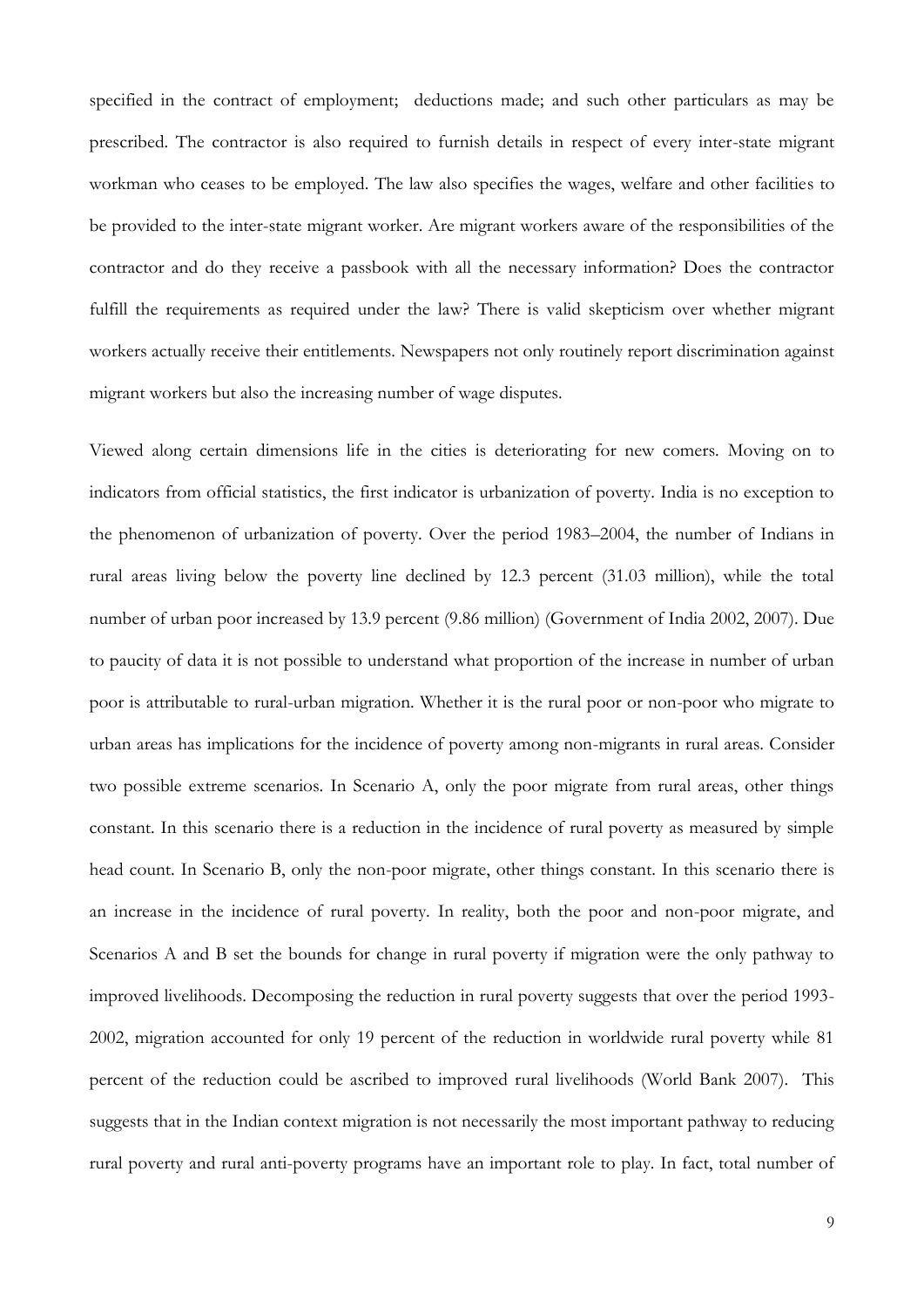urban poor is expected to further increase in India. As per one estimate the total number of urban poor could increase to 113.60 million by 2020 (Mathur 2009).

The second indicator pertains to the proportion of population living in slums and slum like conditions. Recently a committee appointed by Government of India considered moving to a regression based approach to count slum dwellers using indicators of household conditions. The committee estimated that 75.26 million (26.31 percent of urban population) lived in slums of urban India in 2001 and projected that 93.06 million would be living in slums in the year 2011 (Government of India 2010). Based on their analysis of temporal changes in poverty and well-being in Indian cities during the period 1993-2002, Chandrasekhar and Mukhopadhyay (2010) find that the evidence on improvements in wellbeing in urban India is mixed. They compare the joint distribution of monthly per capita expenditure (a private good) and access to drainage (a public good) in the slums and non-slum areas of Indian cities to understand changes in well-being. Not only do they not find evidence for improvement in the wellbeing of slum dwellers over time, they also do not find that non-slum urban dwellers are better off in 2002 as compared to 1993. Due to data paucity neither are we unable to understand the phenomenon of urbanization of poverty at any depth nor are we able to understand in any coherent fashion the evolution of livelihoods in the slums and non-slum areas of Indian cities.

The third indicator pertains to migration streams and migration rates. Given that the quality of cities is not necessarily improving for one and all, it is not surprising that during 2001-11 nationally representative surveys in India did not record large increase in rural-urban migration. Based on the 2007-08 data, the share of the four migration streams are as follows: rural-rural (62 percent), ruralurban (19 percent), urban-rural (6 percent) and urban-urban (13 percent) (NSSO 2010). This distribution is the same when we examine data from NSSO's survey conducted in 1999-00 (NSSO 2001). Migration is predominantly movement of workers within the same state rather than across state boundaries. Comparison at two points in time 1999-00 and 2007-08, reveals that among rural-urban migrants the share of inter-state migrants increased from 19.6 percent to 25.2 percent (Table 3). This is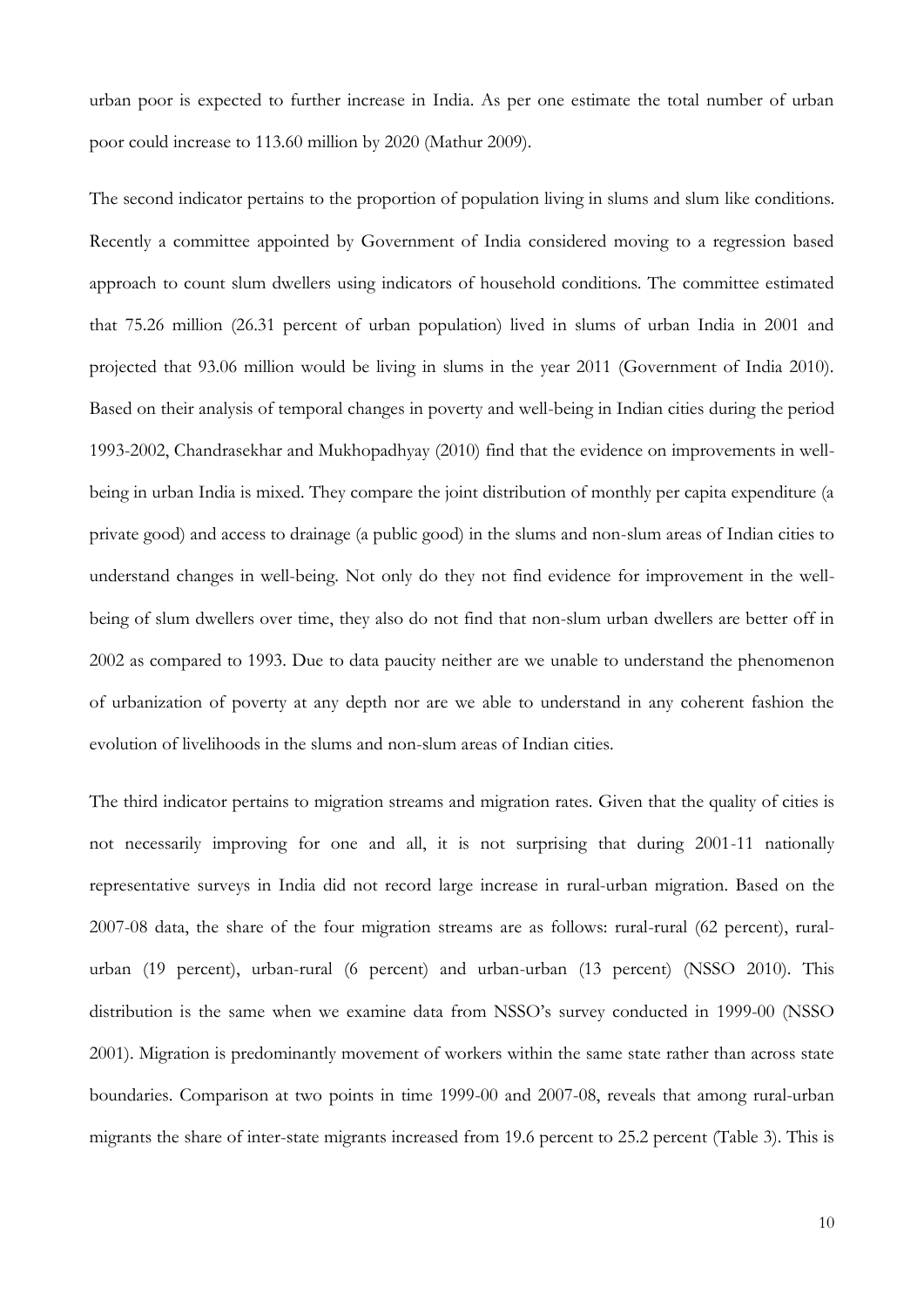the one important change that is evident from the data. Overall, there has also not been any discernable increase in the migration rate, i.e. the proportion of migrants in the population.

## -Table 3 Here-

There has been a marginal increase in migration rates in rural and urban India between 1999-2000 and 2007-08 (Table 4). However, this increase in migration rate is only driven by increased female migration in both rural and urban areas, guided by non-economic factors. The male migration rate has decreased in rural areas (6.9 to 5.4 percent) where as urban areas have shown a miniscule increase (25.7 to 25.9 percent). We do find that there is a decrease in the migration to urban areas if we take 1993 as the reference year. Do these patterns indicate a reduction in mobility of male workers, i.e. away from migration? One will have to wait for the data from the NSSO's next round before being able to say anything beyond doubt.

## -Table 4 Here-

The fourth indicator pertains to return migration. Comparison of data for the years 1993-94 and 2007- 08 indicates clearly an increase in rates of return migration. The return migration rate is calculated as the ratio of the total number of return migrants to total number of migrants. Note that given the way the question is asked the return migrant is also a migrant. Overall, in rural India, the return migration rate has almost doubled from 6.5 percent in 1993-94 to 12 percent in 2007-08. Similarly in urban India the return migration rate increased from 5.4 percent to 10.9 percent.

## -Table 5 Here-

The fifth indicator pertains to the rate of growth of cities. The share of urban population increased marginally from 27.8 to 31.1 percent over 2001-2011. This increase however masks important undercurrents and this brings us to the third indicator, viz. the increase in the population of urban agglomerations. Two predominantly urban states of (Delhi and Chandigarh) India and few important urban agglomerations (Chennai, Hyderabad, Kolkata and Ahmedabad) reported their lowest ever population growth rate over the period 2001-11 while Mumbai recorded an absolute decline in its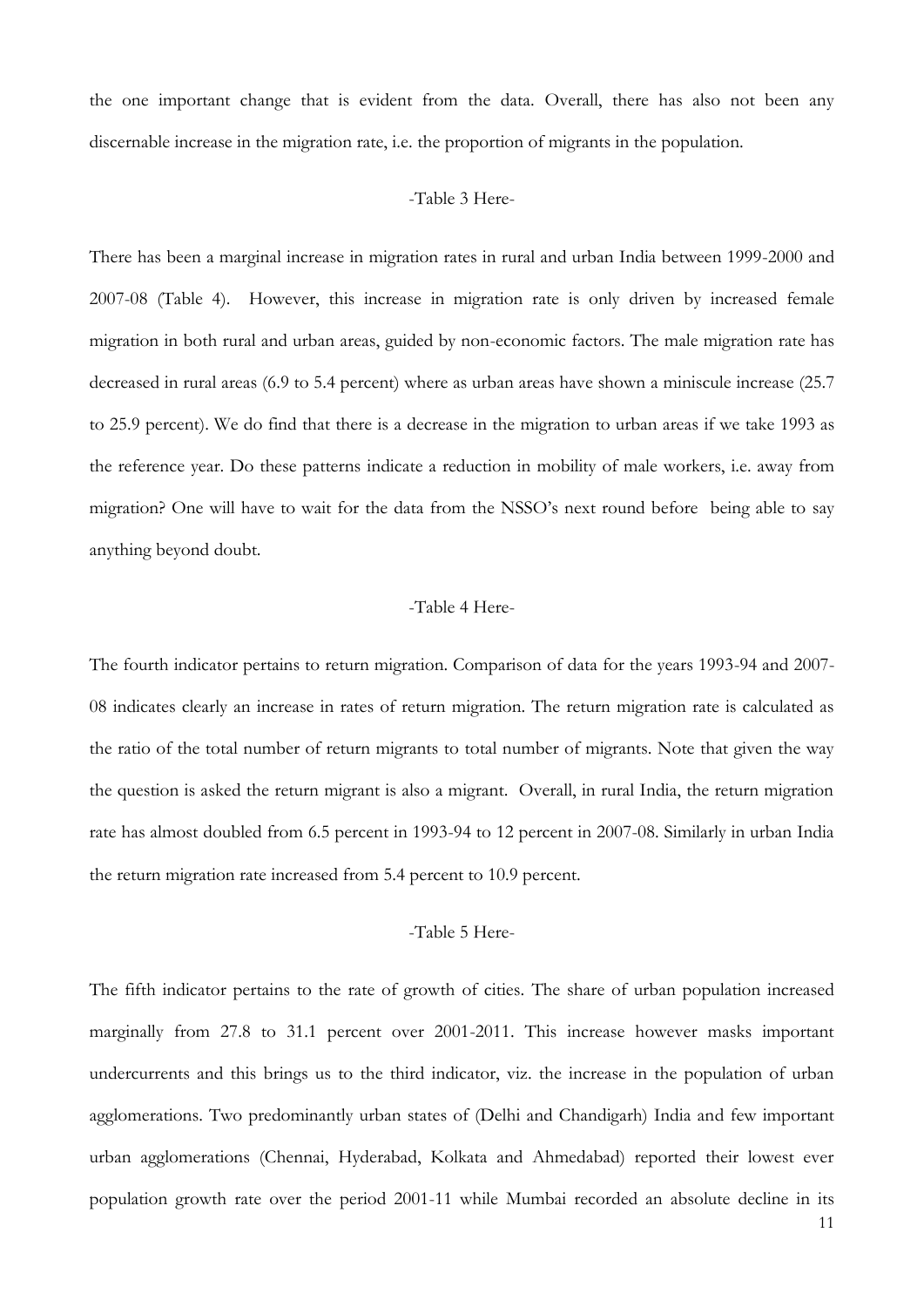population. In this context, Kundu (2011) points out that lower net birth rates cannot explain the dynamics of urban population change. So that leaves two plausible explanations: out-migration from cities and reduced rate of in-migration to the cities. Commenting in the State of World Population 2011, Amitabh Kundu, observes, that "some of India's major cities are experiencing "degenerative *peripheralization"—where the people are driven out by the high cost of living and the scarcity of jobs that pay a decent wage to live in ad hoc settlements on the periphery of metropolitan areas. In those peripheral settlements, people have lost the advantages of both urban and rural life. Big cities are losing the poor because they can"t afford to live there. Earlier, people would pick up something like 1,000 rupees [about \$22] and come to Delhi and look for a job for a month. Now*  with 1,000 rupees you can't stay for a week. We are sanitizing our cities. Sanitization means making the environment *clean,…clearing the slums, pushing out the low-income colonies. And in the process, cities" miss out on any opportunity to transform the urban poor into drivers of growth and development and instead perceive illiterate, unskilled workers only as liabilities to health, hygiene and law and order" (p.78, 79)*.

In a scenario where cities are unwelcoming of migrants and anemic employment growth in agricultural and non-farm sector, an alternative, albeit effective, livelihood strategy is commuting daily from rural to urban areas for work. And this is the reason why we think that the debate will increasingly be along the lines: "To Commute or to Migrate".

Writing in the State of World Population Report 2011, Osotimehin observes that "while some countries are *attracting more people to emerging mega-cities where jobs are plentiful and the cost of living is high, others are seeing waves of migration from to city centres peri-urban areas where the cost of living may be lower but basic services and jobs may be in short supply*" (p ii, iii). In the same publication, F. Ram points out that India should expect an increase in number of commuting workers: "Even though people on marginal or even middle class incomes have been pushed *out of Mumbai city, they still want to work there. He said there are commuters coming into the city from numerous outlying areas, including Pune, 163 kilometres to the southeast of Mumbai, where population growth has also been rapid. Pune is now connected to Mumbai by a six-lane motorway that cuts travel time for those with cars or money for intercity buses*" (p 79).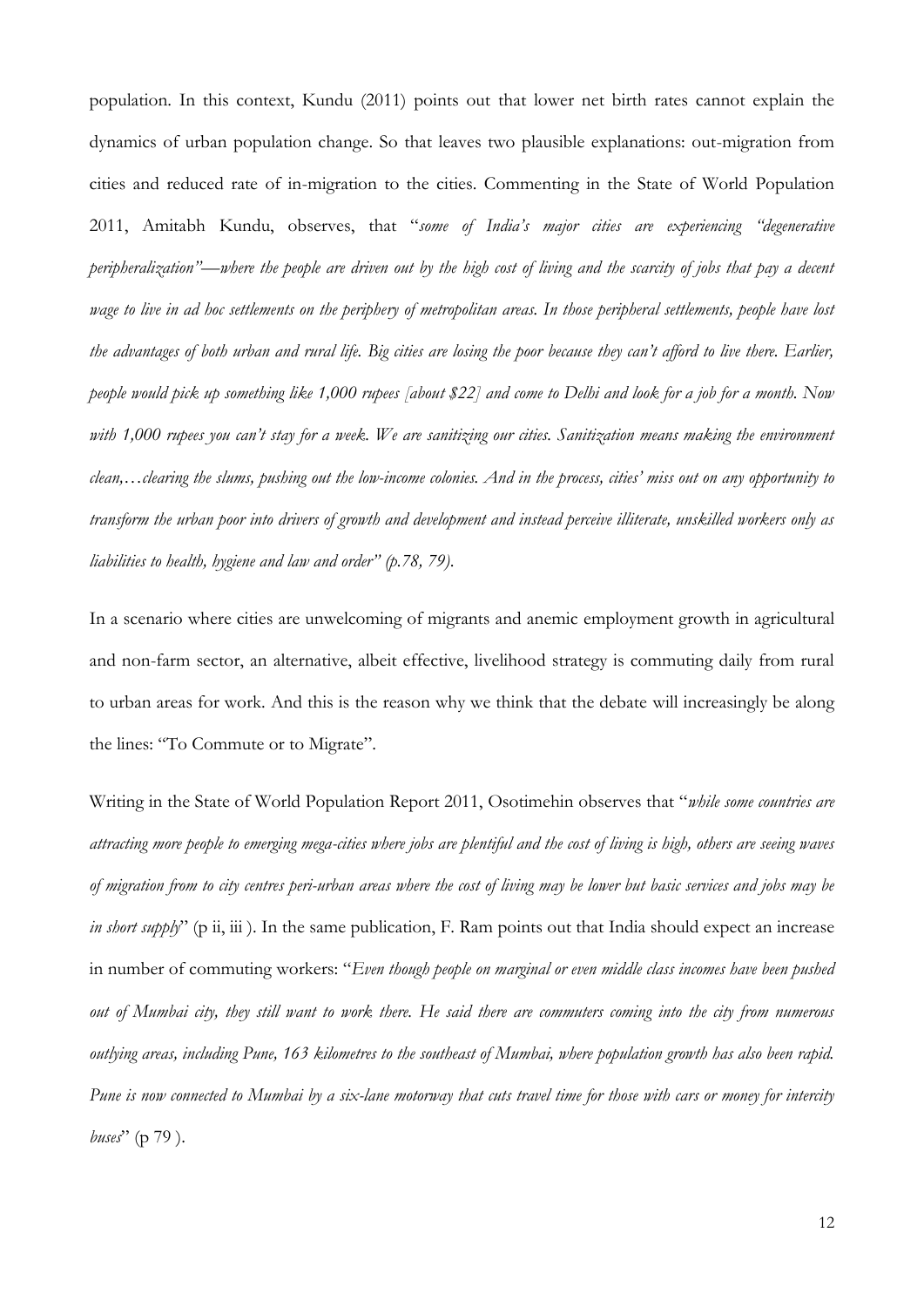For more reasons than one, during this decade we expect that there could an increase in the number of commuting workers. India's five year plans also strive for balanced regional development. The Government of India has strived to encouraging investments in rural and backward regions. Under the industrial location policy, manufacturing units, in particular polluting industries, cannot be located within a city. Recent research provides evidence of the organized sector moving from urban to rural areas and an increase in unorganized sector activity in urban areas. This will induce workers to commute across rural-urban boundaries while retaining their current place of residence. During the decade of 2010, Chandrasekhar (2011) argues that three additional factors would come into play. The first factor is an increase in the number of towns from 5,161 in 2001 to 7,935 towns in 2011. One could observe two-way commuting among residents of the smaller towns and nearby villages if the town does not have a strong economic base to employ all its residents. The dynamics between the rural and urban areas will be different between towns and villages and between urban agglomerations and their peripheral regions. Second, an expansion in construction, manufacturing and the wholesale and retail trade sectors, will drive workers to cross the rural-urban boundaries in search of work. The third factor is greater transport linkages between rural and urban India. The various initiatives taken by government to increase rural-urban connectivity through construction of rural roads (Pradhan Mantri Gram Sadak Yojana), the Delhi-Mumbai Industrial Corridor, the Golden Quadrilateral (Roads) Project connecting the large metros, offers the option of commuting as an alternative to migration. Hence it is reasonable to conjecture that rural-urban or urban-rural commuting by workers is a viable strategy.

## **Emerging Concerns and Knowledge Gaps**

The focus of this chapter has been on two aspects of labour mobility - migration and commuting and to provide the corresponding estimates. We do not find any increase in the rural-urban migration rate. In light of this we focused on the issue of exclusionary urbanization and provide some indicators to suggest that the concerns are not unfounded. Among the critical emerging concerns include portability of benefits and rights of migrant workers.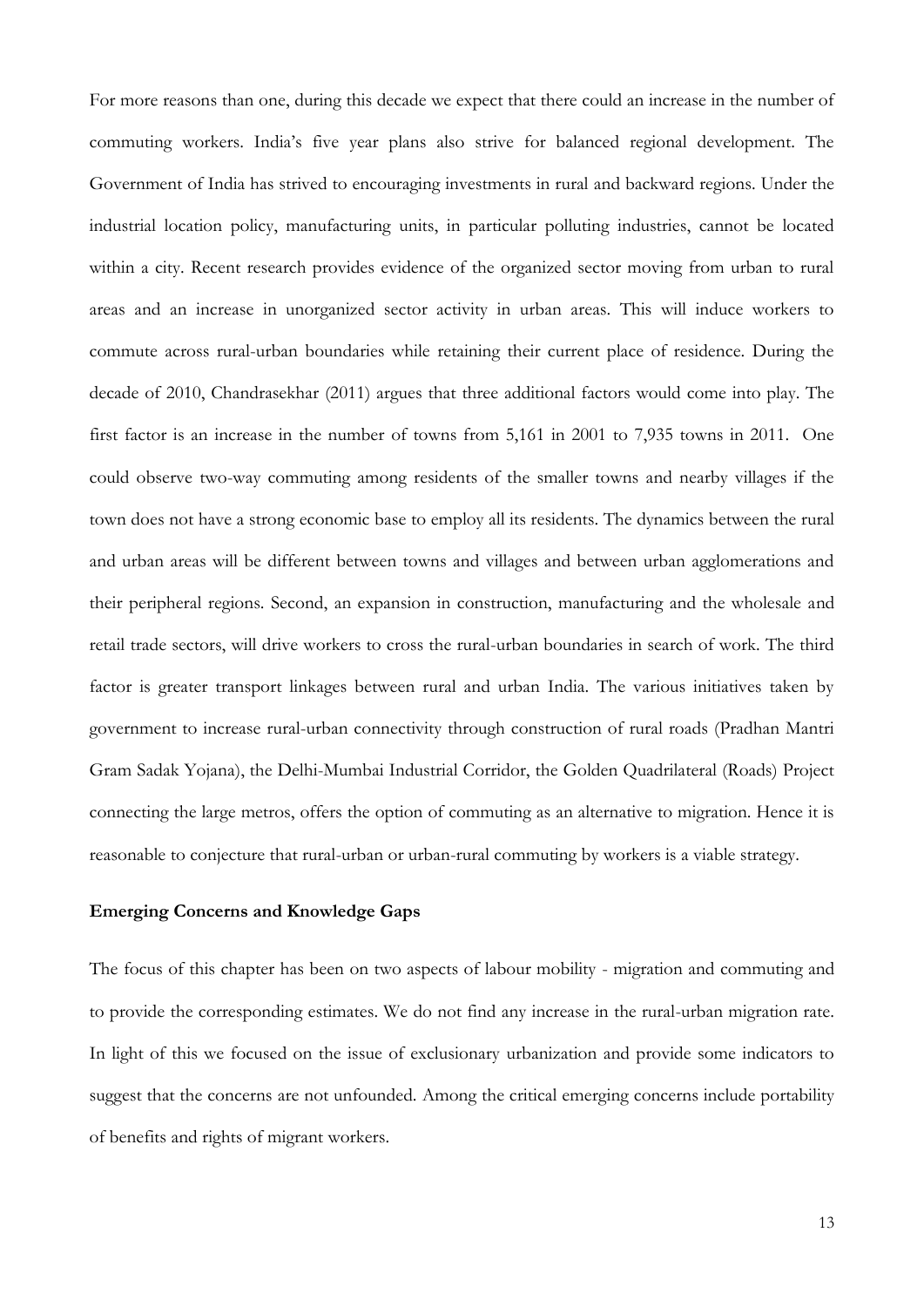Portability of rights of individuals from minority groups could become a highly litigated issue in the coming years. A migrant individual from a minority group is not entitled to reservation benefits (for example in jobs or education) in the destination state, since the reservation is given based on state and union territory of origin. This is as per the interpretation by the courts of Article 341 and 342 of Constitution of India. This interpretation of Article 341 and 342 does affect a large part of inter-state migrants belonging to minority groups particularly. In the recent past there have a few cases argued before the courts seeking a review of the interpretation that reservation benefits are not portable. The last word on this issue has not been said or written. A two judges bench of Supreme Court in the matter relating to State of Uttaranchal vs. Sandeep Kumar Singh & Ors case (2006 case filed, order in 2010) that a bench of three or more judges of Supreme Court of India should be constituted to examine the issue of portability of reservation benefits.

Some government programmes that are not specific to minority groups have the feature of portability built into them. Consider the case of Rashtriya Swasthya Bima Yojana (RSBY), a health insurance scheme for below poverty line families. Under RSBY it is possible to issue a split card in case a member of the household is moving to another district. The split card can be used at a district different from the place of issue. The total amount covered with the two split cards is equal to the amount of coverage before the card was split. While the RSBY is migrant friendly, the same cannot be said about the ability of migrants to avail of the necessary documents. The NSSO's 58<sup>th</sup> round survey on housing amenities sought specific information from slum dwellers on the following aspects: possession of ration card, voter ID card, passport by the head of the household, benefits received as a slum dweller (received allotment of land / tenement, received other benefits; received no benefit etc). The findings from the data did reveal that a large proportion of slum dwellers did not have ration card, voter identity card or received any benefits. For some inexplicable reason NSSO's 65<sup>th</sup> round survey on housing amenities did not collect such information similar to the  $58<sup>th</sup>$  round. Because of this we do not know the extent to which slum dwellers and migrants suffer from some form of exclusion.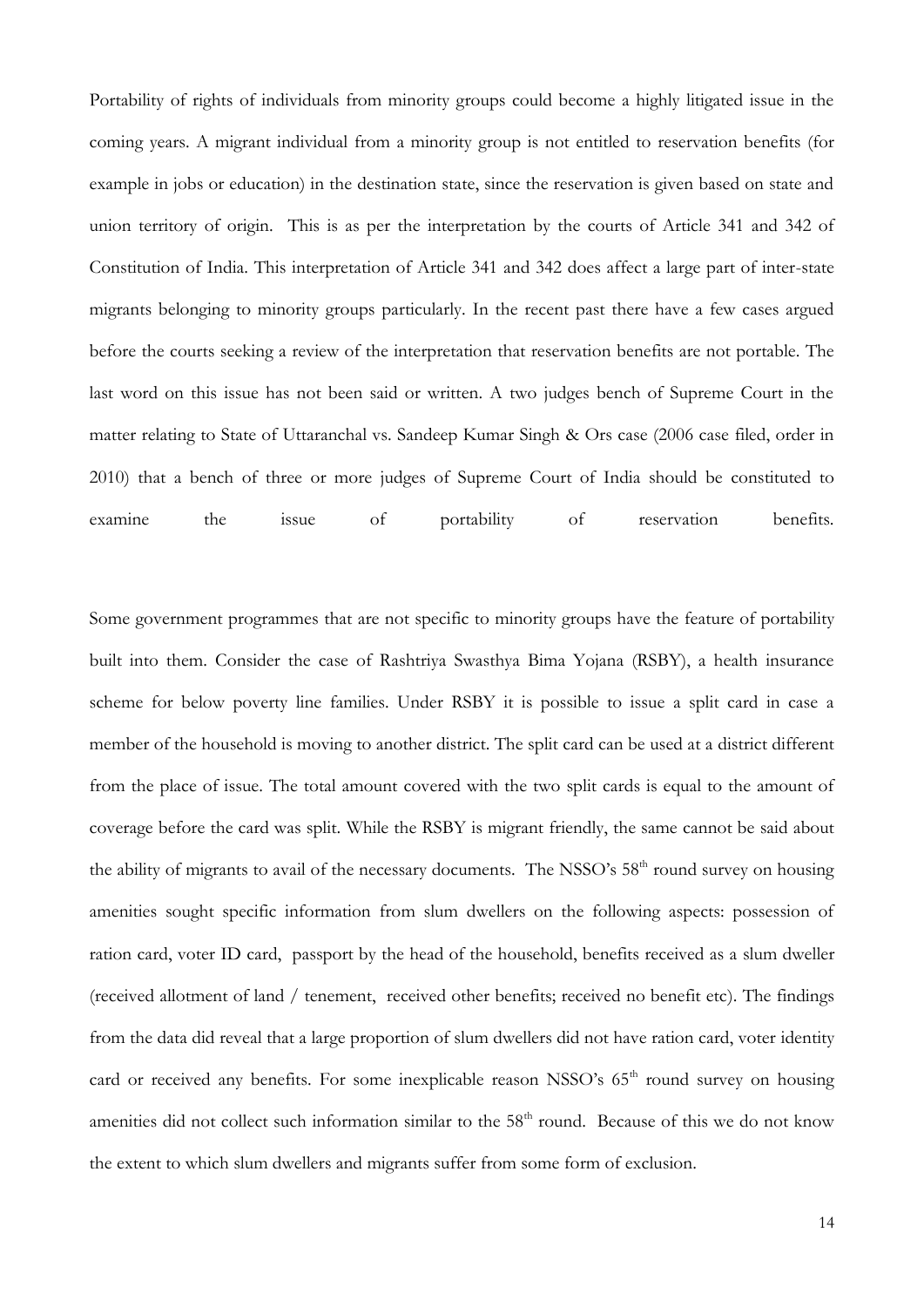Certain government programmes need to be tailored keeping in mind the needs of migrants. The best example is that of National AIDS Control Programme (NACP). While NACP is credited with reducing overall HIV incidence in the country, migrant workers and their spouses have emerged in the high risk group. They are vulnerable to this infection and indeed the incidence of HIV infection is highest among migrants. Of the 1.2 lakh estimated new infections in 2009, the six high prevalence states accounted for only 39 percent of the cases, while the states of Orissa, Bihar, West Bengal, Uttar Pradesh, Rajasthan, Madhya Pradesh and Gujarat accounted for 41 percent of new infections. The latter states are the source of majority of migrants. Some of the gaps in the implementation of NACP IV include the absence of information about the linkage between source, transit and destination across high migration and high HIV prevalence States<sup>8</sup>.

At the outset, we pointed out that there are many aspects of mobility that we do not fully understand. Before we conclude we would like to reiterate the data and knowledge gaps that we need to address on a priority basis in order to better inform policy formulation. First, we need to understand how the sources of income of rural households in India have changed over time. We need to be able to quantify the importance of remittances by migrants and economic contributions of commuting workers as a source of income. Second, we need to understand why estimates of various types of migration flows in particular short migration flows captured by official data are at variance with localized studies. It is important to identify and plug the source of this disconnect. Third, we do not fully understand the extent to which rural-urban migration contributes to the phenomenon of urbanization of poverty. And finally, given the concern over exclusionary urbanization we need to understand the legal and structural impediments to migration.

http://nacoonline.org/upload/NACP%20%20IV/Consultation%20I%20May%202011/Reports/5.%20Concept%20note %20Migrant%20intervention%20Sub%20group%20NACP%204%20comments%20May%208%203%20pm%20clean%202  $011\%20(2)$ .pdf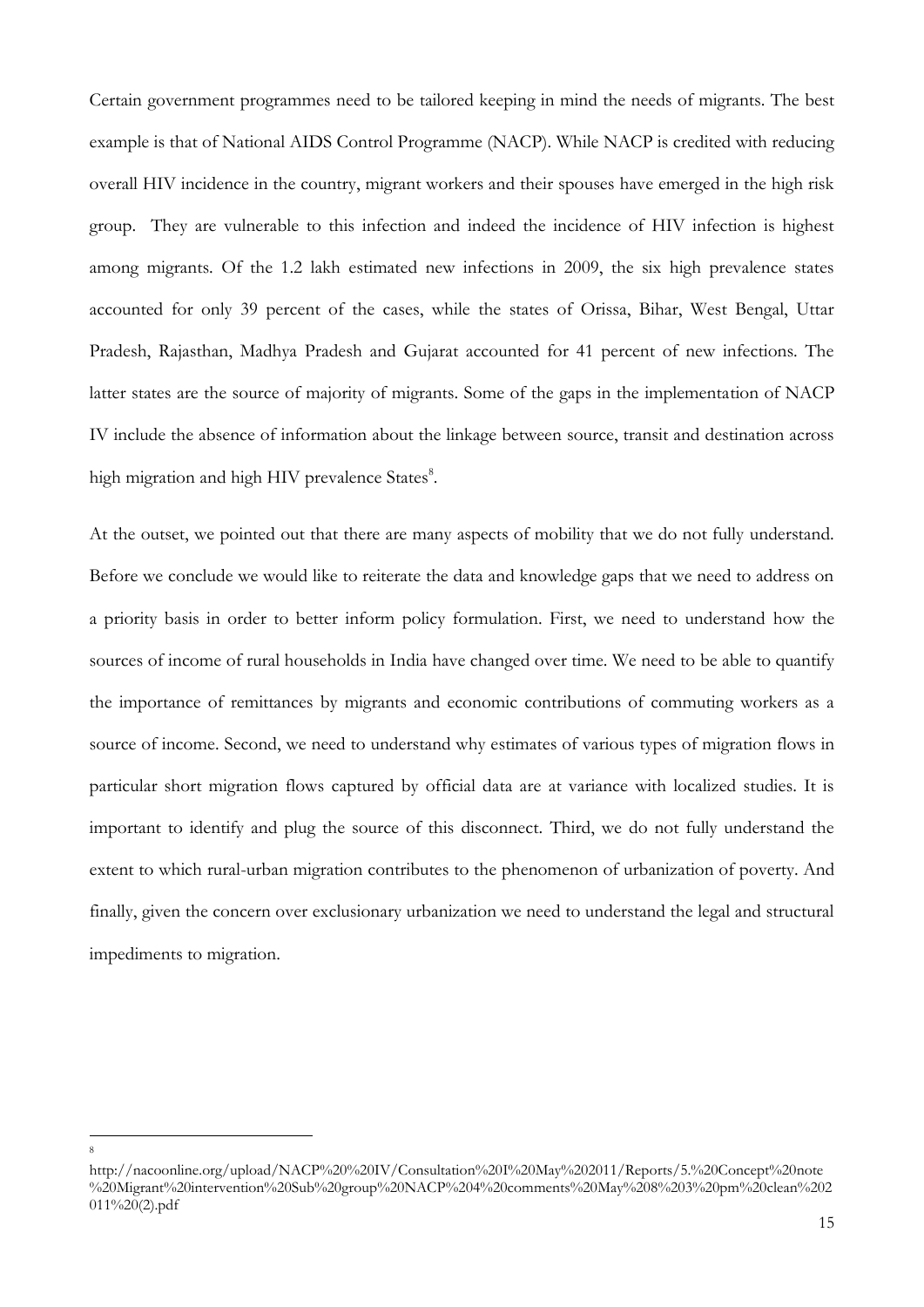## **Box 1: Definition of Key Terms related to Migration**

# **Census Definitions**

**Migrant:** A person who has moved from one politically defined area to another similar area. In Indian context, these areas are generally a village in rural and a town in urban. Thus a person who moves out from one village or town to another village or town is termed as a migrant provided his/her movement is not of purely temporary nature on account of casual leave, visits, tours, etc.

**Non- Migrants (Immobiles):** People, who are seen living their entire life-time and die in the same village/town in which they were born, are defined as Immobiles or non-migrants.

**Birth Place Migrant:** If at the time of Census enumeration, there is a change in the usual place of residence of an individual with reference to his/her birth place, he/she is defined as a migrant in accordance with 'birth place' concept.

Last Residence Migrant: If at the time of Census enumeration, a change in the usual place of residence of an individual is noted with reference to his/her previous usual residence, he/she is termed as a migrant in accordance with 'last residence' concept.

**Migration rate:** It is taken as the ratio of total migrants counted in the Census to its total population multiplied by 1000. While discussing the migration result, the term population mobility is taken as a synonym to migration rate.

# **NSSO definitions**

**Migrant:** As per NSSO definition, migrant is defined based on the last place of residence, i.e. for an individual if the place of residence at the time of enumeration differs from the last place of residence at the time of the survey.

**Temporary and Permanent Migrants:** Migration is temporary in nature, if the migrant intends to move again to the last usual place of residence or to any other place. If the migrant, in normal course, is likely to stay at the place of enumeration and did not plan to move out of the place of enumeration, it is treated as a permanent migration. Those who migrate temporarily, are further categorized in two groups, viz., those with expected duration of stay less than 12 months and those with expected duration of stay 12 months or more.

**Return Migrant:** Those migrants who had reported that the present place of enumeration was usual place of residence any time in the past was considered as return migrant.

Short term Migrant: Person who had stayed away from the village/town for a period of 1 month or more but less than 6 months during the last 365 days for employment or in search of employment are termed as short-term migrant.

**Source: <http://censusindia.gov.in/Metadata/Metada.htm#Mig> and National Sample Survey Organization (NSSO)'s report on Migration in India, 2010.**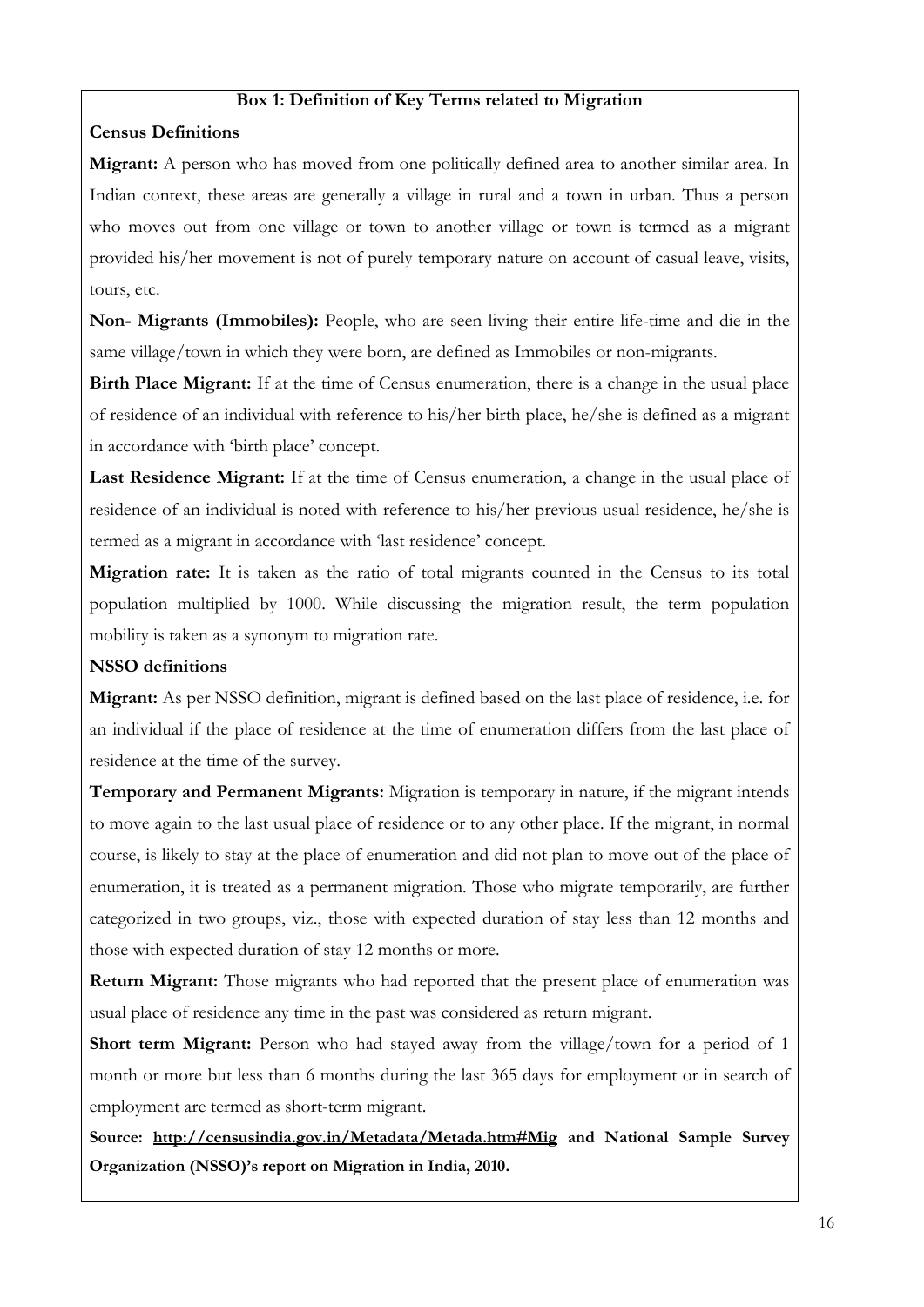# **References**

Ansari Hamid M. (2011): *Yusuf Meherally Memorial Lecture,* Mumbai,2011, [http://vicepresidentofindia.nic.in/content.asp?id=346.](http://vicepresidentofindia.nic.in/content.asp?id=346)

Breman, J. (1996): *Footloose labour: working in India's informal economy*, Cambridge University Press.

Cai, F. (2006): Floating Population: Urbanization with Chinese Characteristics, Institute of Population and Labour Economics, Beijing, China.

Chandrasekhar S. (2011): "Workers commuting between Rural and Urban: estimates from NSSO data", *Economic and Political Weekly*, 46(46), 22-25.

Chandrasekhar, S. and Mukhopadhyay, A. (2010) "Poverty and Well-being in Indian Cities during the Reforms Era" Poverty & Public Policy, The B.E Press, 2(2), Article 7.

Davis B, P. Winters, G. Carletto, K. Covarrubias, E. Quinones, A. Zezza, K. Stamoulis, G. Bonomi, and S. DiGiuseppe (2008) "Rural Income Generating Activities: A Cross Country Comparison", FAO ESA Working Paper, 07-16, 2007 and background paper to the World Bank's World Development Report 2008. [http://www.fao.org/es/ESA/en/pubs\\_wp.htm.](http://www.fao.org/es/ESA/en/pubs_wp.htm)

Deshingkar, P and S Akter (2009): "Migration and Human Development in India", Research Paper 2009/13, Human Development Reports, UNDP.

Feler, L. and Henderson, J.V. (2011): "Exclusionary policies in urban development: Under-servicing migrant households in Brazilian cities", *Journal of Urban Economics*, 69(3), 253-272.

Government of India. (2002). National Human Development Report 2001. Planning Commission, New Delhi: Government of India

Government of India (2007). Poverty Estimates for 2004-05. Planning Commission, New Delhi: Government of India, March. Available at: <http://www.planningcommission.gov.in/news/prmar07.pdf>

Government of India (2010): Report of the Committee on Slum Statistics / Census, Ministry of Housing and Urban Poverty Alleviation, http://mhupa.gov.in/W\_new/Slum\_Report\_NBO.pdf

Kundu, A. (2011): "Politics and economics of urban growth", *Economic and Political Weekly*, 46(20), 10– 12.

Mathur, O.P.(2009) National Urban Poverty Reduction Strategy,‖ National Institute of Public Finance and Policy, New Delhi, India.

Mohanan, P. C. (2008): "Differentials in the Rural-Urban Movement of Workers", *The Journal of Income and Wealth*, 30(1), 59-67.

National Sample Survey Organization (2001): "Migration in India", Report No 470, (55/10/8), 1999-2000, (Ministry of Statistics and Programme Implementation, New Delhi).

National Sample Survey Organization (2010): "Migration in India", Report No 533, (64/10.2/2), 2007-2008 (Ministry of Statistics and Programme Implementation, New Delhi).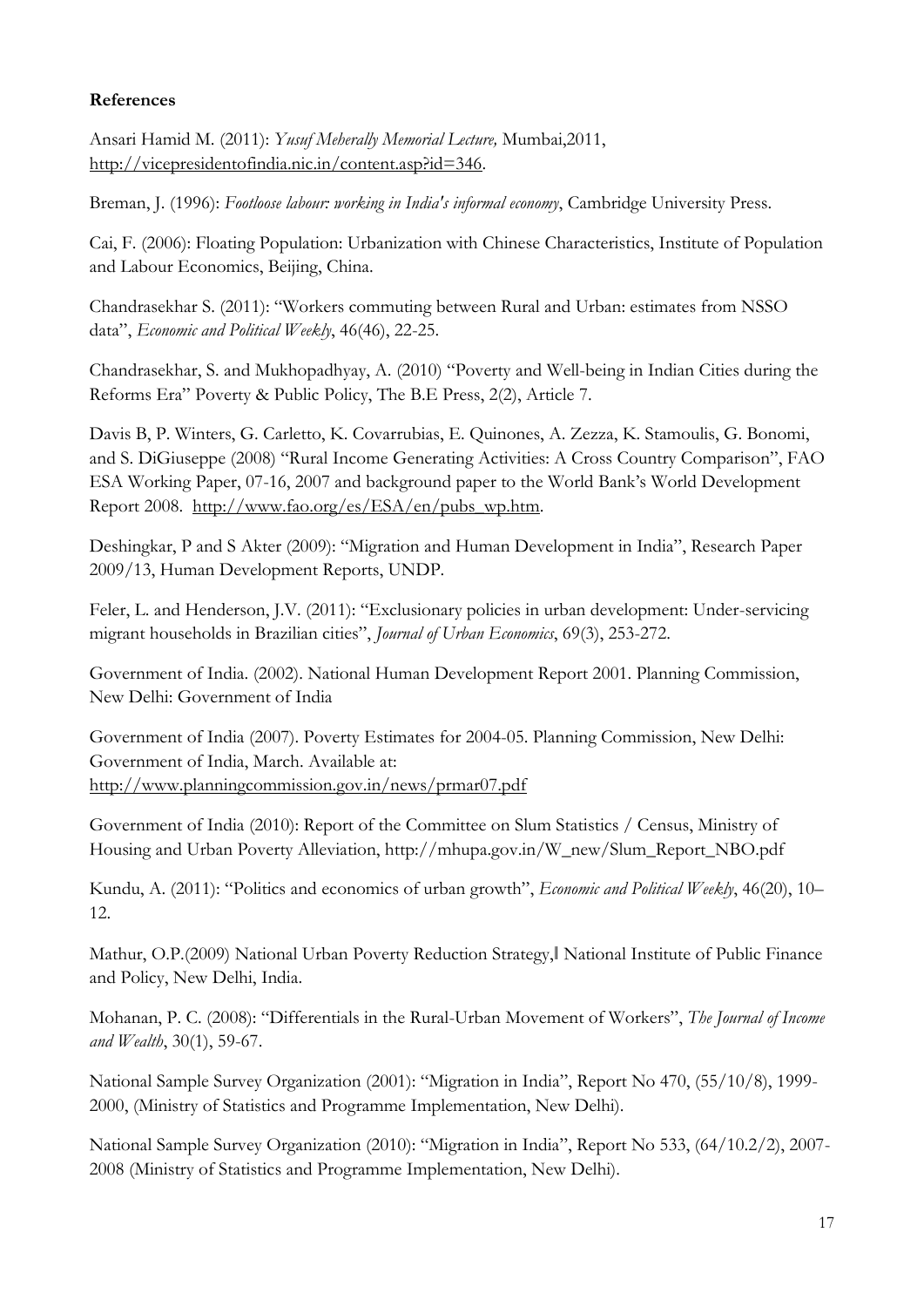UNFPA (2011) The State of World Population (2011)

World Bank (2007) World Development Report 2008: Agriculture for Development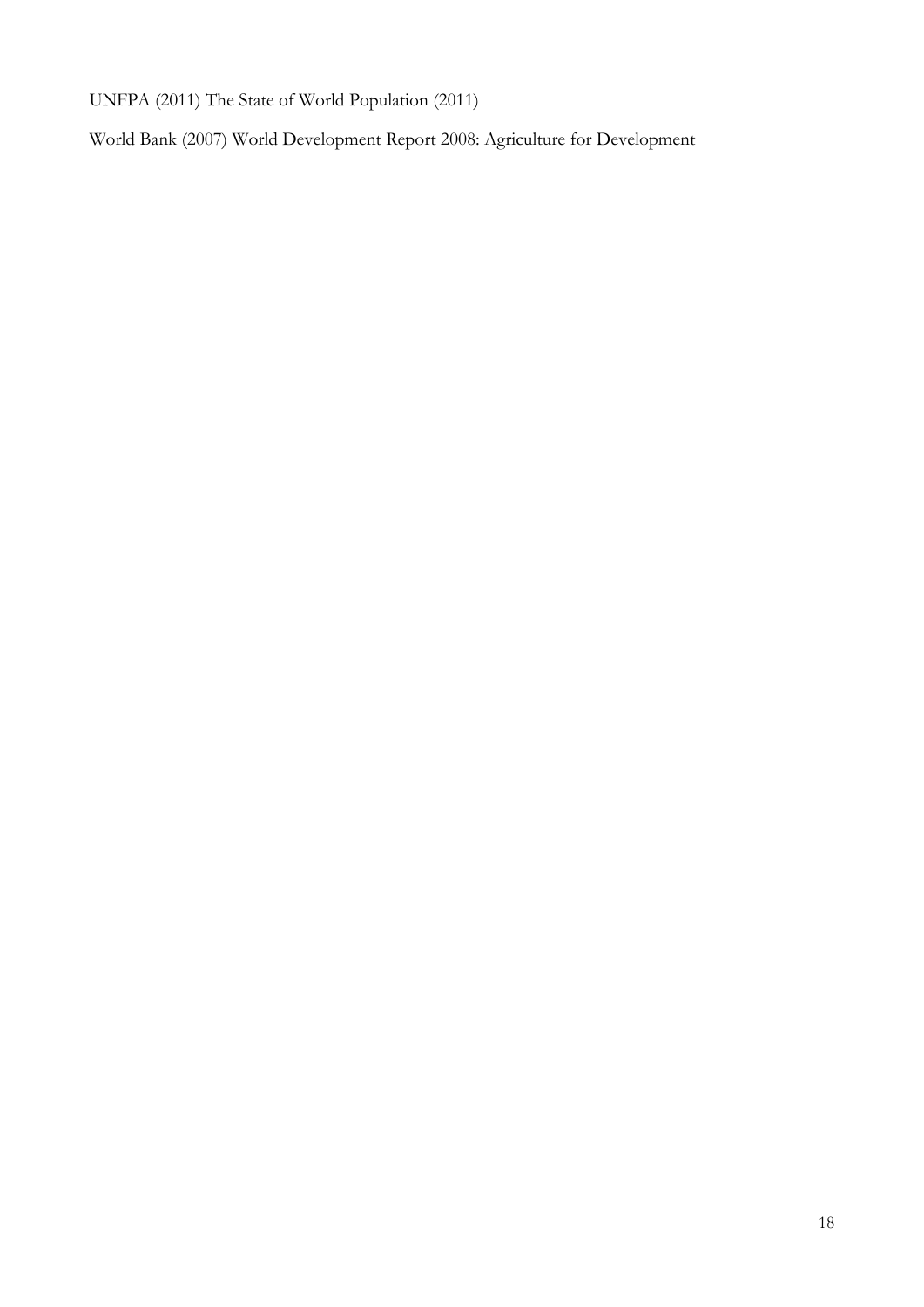| Table 1: Size of Migrant Population |             |                                                                                                           |                 |  |  |  |
|-------------------------------------|-------------|-----------------------------------------------------------------------------------------------------------|-----------------|--|--|--|
|                                     | Rural       |                                                                                                           |                 |  |  |  |
| Gender                              | Migrants    | Short term migrants                                                                                       | Return migrants |  |  |  |
| Male                                | 20,618,579  | 10,671,627                                                                                                | 4,894,476       |  |  |  |
| Female                              | 173,193,548 | 1,912,980                                                                                                 | 18,357,100      |  |  |  |
| Total                               | 193,812,127 | 12,584,607                                                                                                | 23, 251, 576    |  |  |  |
|                                     |             | Urban                                                                                                     |                 |  |  |  |
| Male                                | 35,705,919  | 876,633                                                                                                   | 4,161,885       |  |  |  |
| Female                              | 58,325,264  | 159,891                                                                                                   | 6,093,890       |  |  |  |
| Total                               | 94,031,183  | 1,036,524                                                                                                 | 10,255,775      |  |  |  |
| 08                                  |             | Calculations based on unit level data from NSSO's survey on employment, unemployment and migration, 2007- |                 |  |  |  |

| Table 2: Estimated size of non agricultural workforce<br>based on sector of residence and place of work (All India) |               |            |            |               |  |
|---------------------------------------------------------------------------------------------------------------------|---------------|------------|------------|---------------|--|
| Sector of                                                                                                           | Place of Work |            |            |               |  |
| Residence                                                                                                           | Rural         | Urban      | Not Fixed  | Total         |  |
| Rural                                                                                                               | 85,556,220*   | 8,050,036  | 5,035,493  | 98,641,749    |  |
|                                                                                                                     | (86.73)       | (8.16)     | (5.1)      | (100)         |  |
| Urban                                                                                                               | 4,370,678     | 76,947,337 | 7,177,731  | 88,495,746    |  |
|                                                                                                                     | (4.94)        | (86.95)    | (8.11)     | (100)         |  |
| Total                                                                                                               | 89,926,898    | 84,997,373 | 12,213,224 | 187, 137, 495 |  |
|                                                                                                                     | (48.05)       | (45.42)    | (6.53)     | (100)         |  |

(values in bracket are in percentage)

(Workers in NIC div. 02-99, industry group 012,014,015)

\* Number and percentage of workers living in rural areas but working in urban areas. Similarly for others. Source: Author's calculation based on NSSO Employment and Unemployment Survey, 2009-10 (66<sup>th</sup> round)